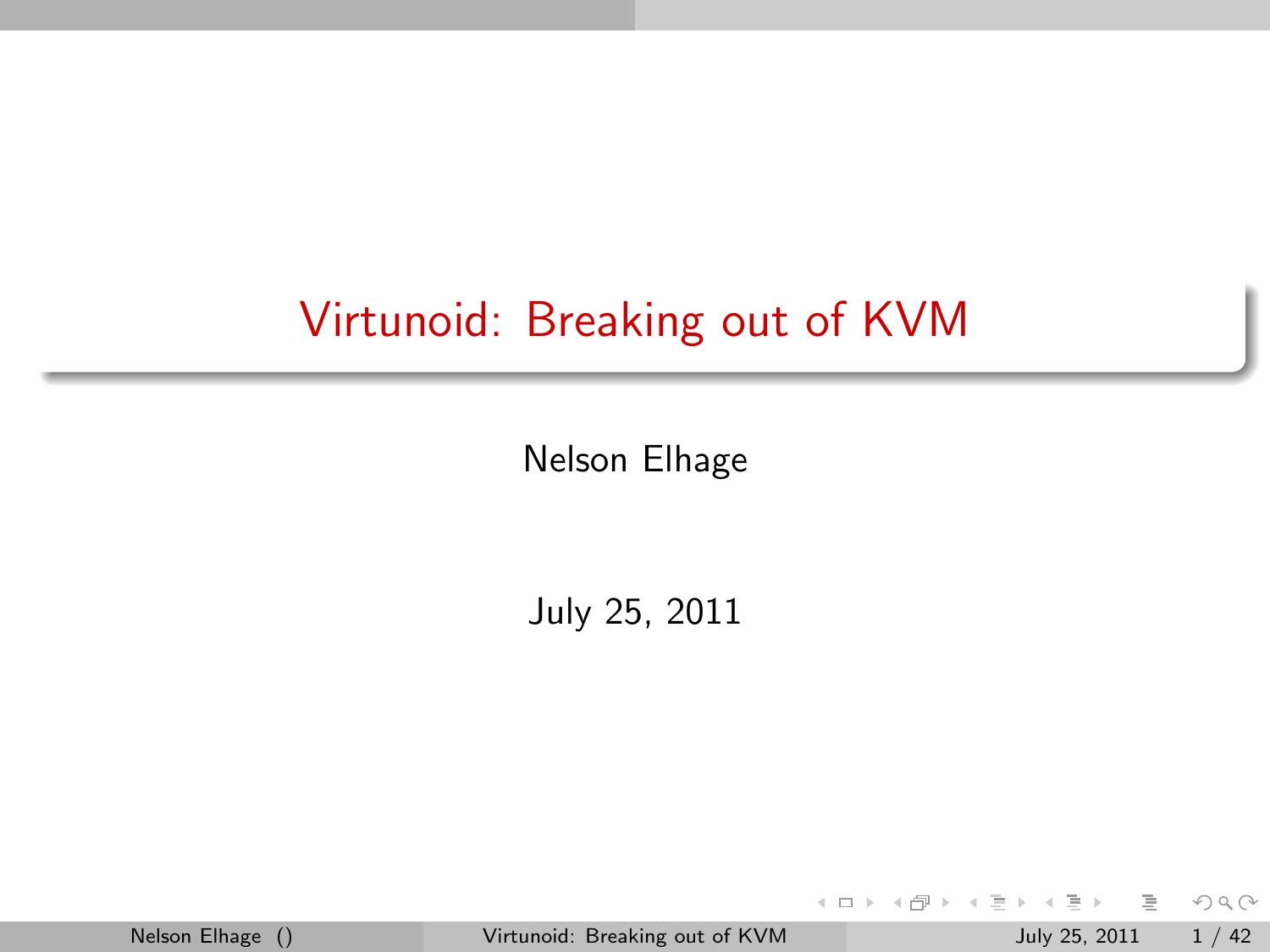# **Outline**

- 1 [KVM: Architecture overview](#page-2-0) [Attack Surface](#page-7-0)
- 2 [CVE-2011-1751: The bug](#page-9-0)
- 3 [virtunoid.c: The exploit](#page-19-0)
	- %rip [control](#page-20-0)
	- [Getting to shellcode](#page-25-0)
	- [Bypassing ASLR](#page-31-0)
- 4 [Conclusions and further research](#page-38-0)

### [Demo](#page-40-0)

 $\leftarrow$ 

 $OQ$ 

 $\equiv$ 

 $\leftarrow$   $\equiv$  $\,$  $-4$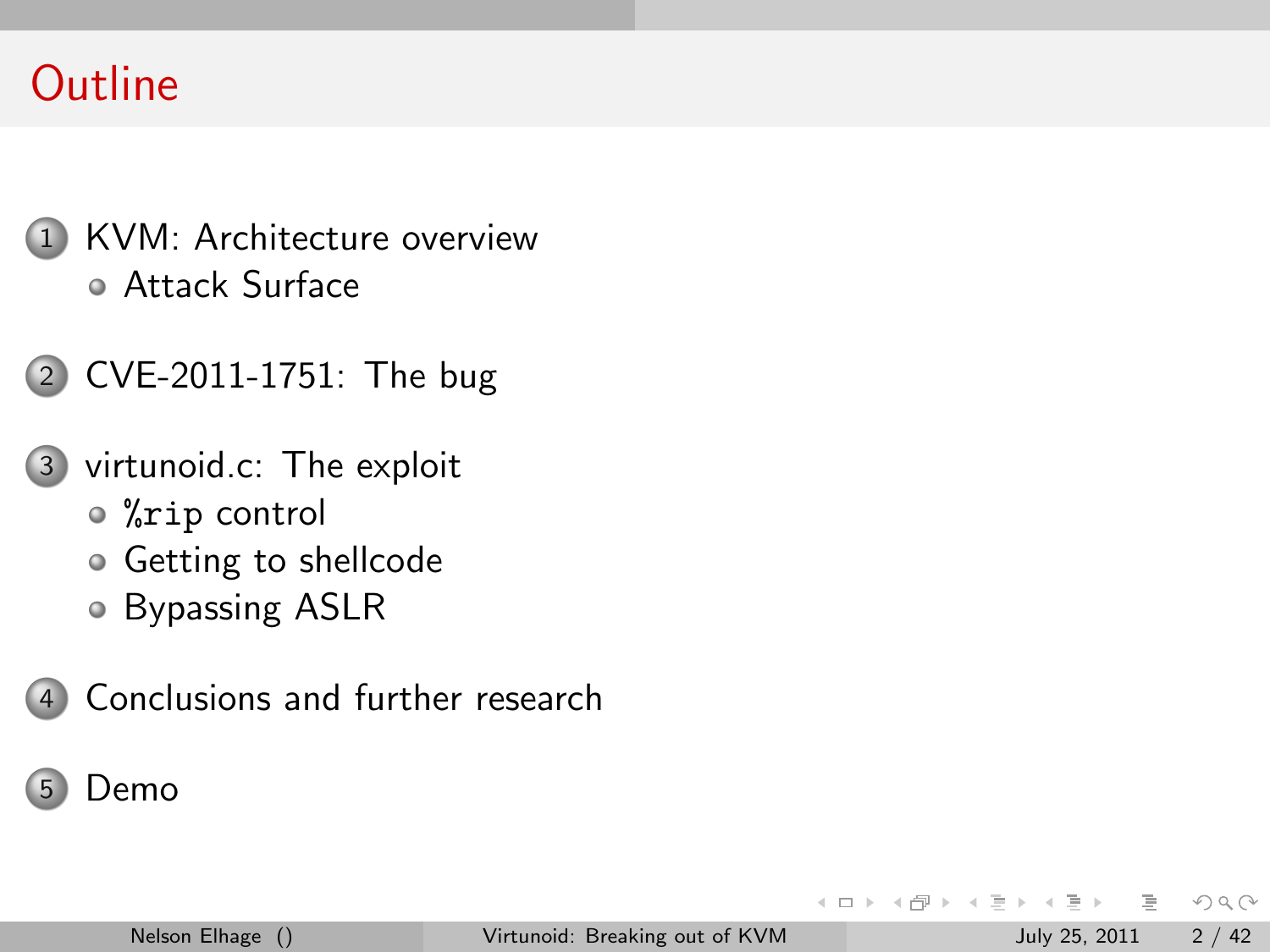# KVM: The components

- kvm.ko
- kvm-intel.ko / kvm-amd.ko
- qemu-kvm

<span id="page-2-0"></span>イロト イ母 トイミト イミト ニヨー りんぐ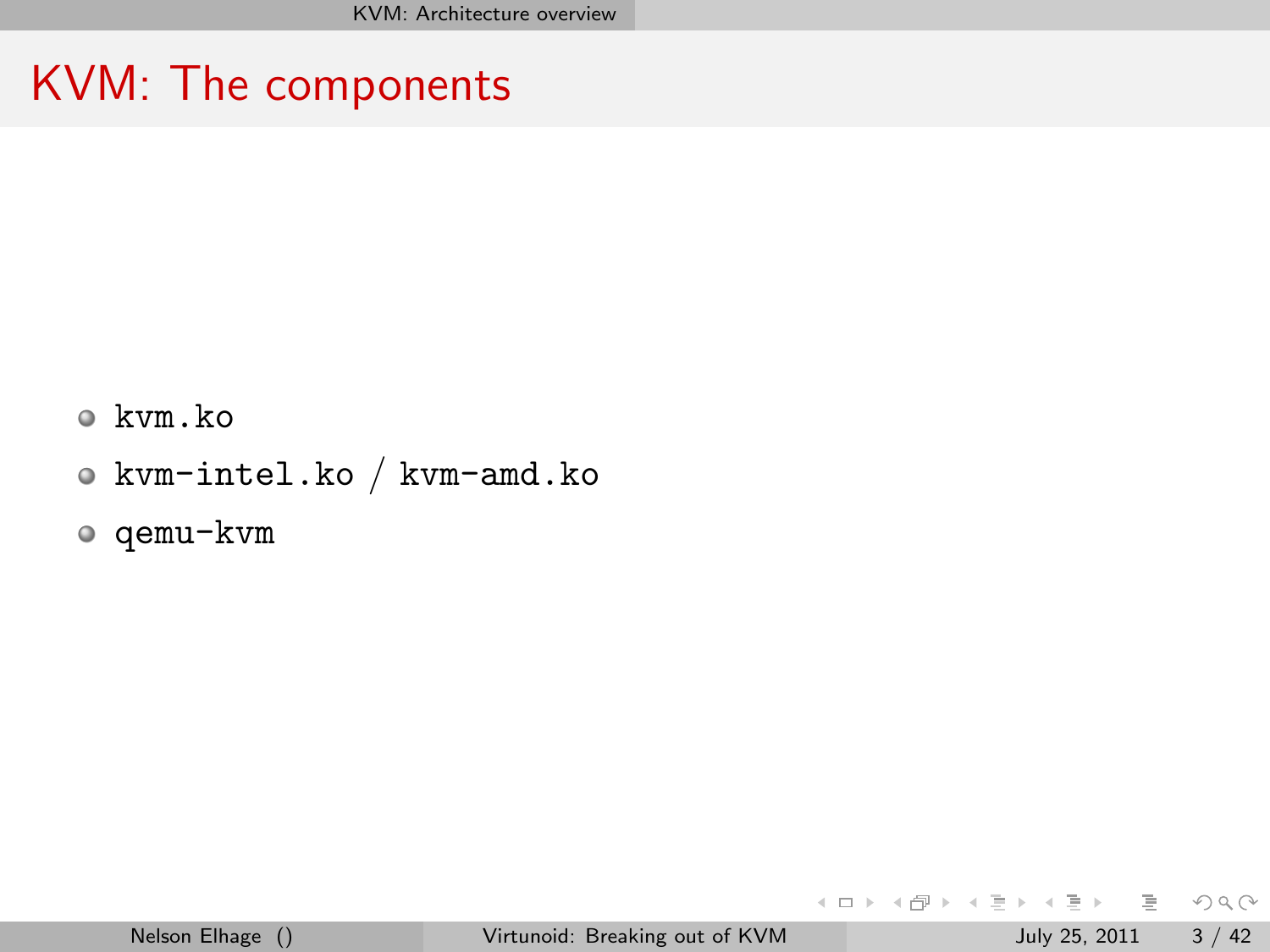### kvm.ko

- The core KVM kernel module
- Provides ioctls for communicating with the kernel module.
- Primarily responsible for emulating the virtual CPU and MMU
- Emulates a few devices in-kernel for efficiency.
- Contains an emulator for a subset of x86 used in handling certain traps (!)

 $\equiv$   $\curvearrowleft$   $\curvearrowright$ 

イロト イ母 トイラト イヨト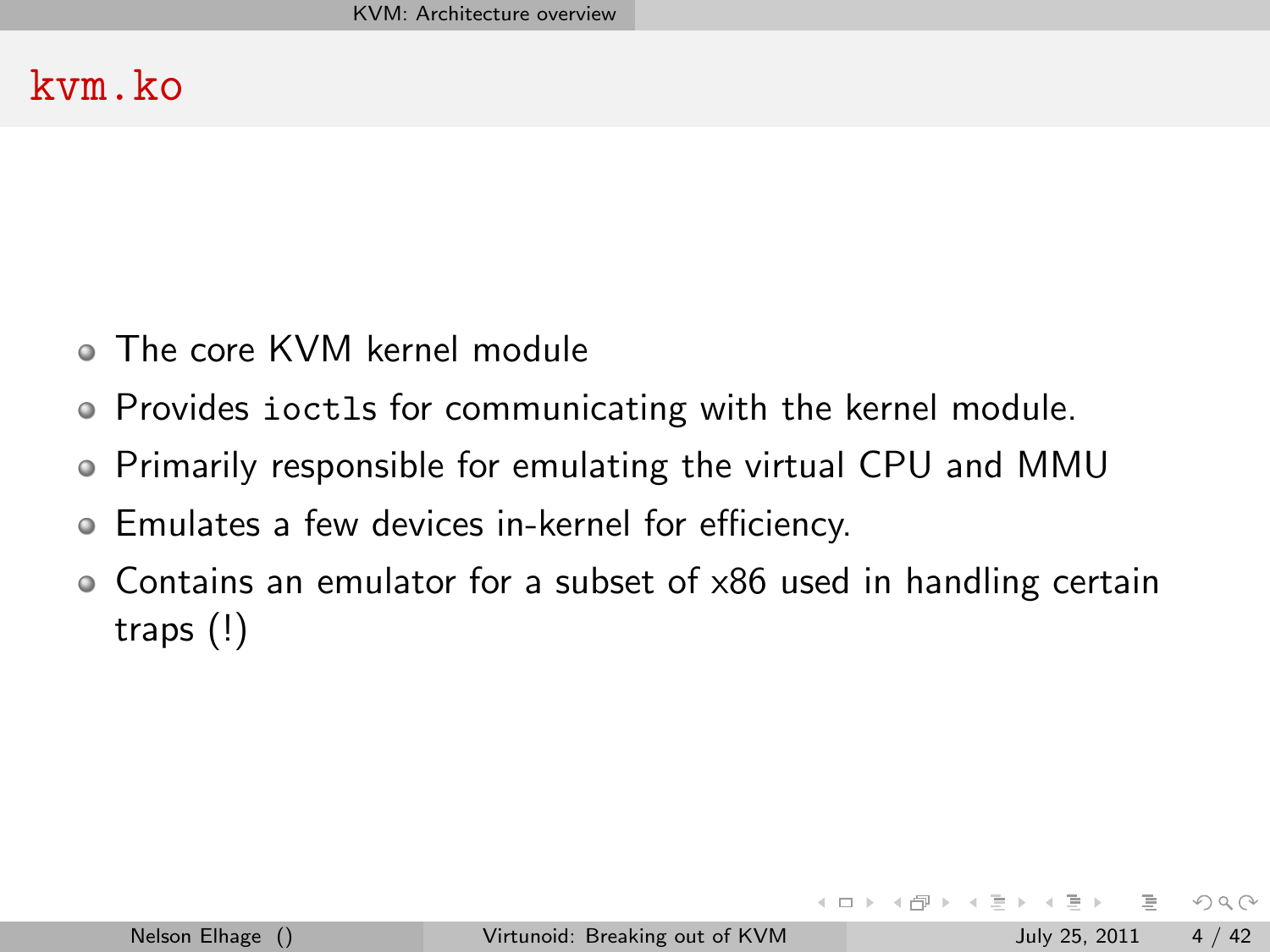KVM: Architecture overview

kvm-intel.ko / kvm-amd.ko

- Provides support for Intel's VMX and AMD's SVM virtualization extensions.
- Relatively small compared to the rest of KVM (one .c file each)

 $\equiv$   $\curvearrowleft$  a  $\curvearrowright$ 

イロト イ部 トイモト イモト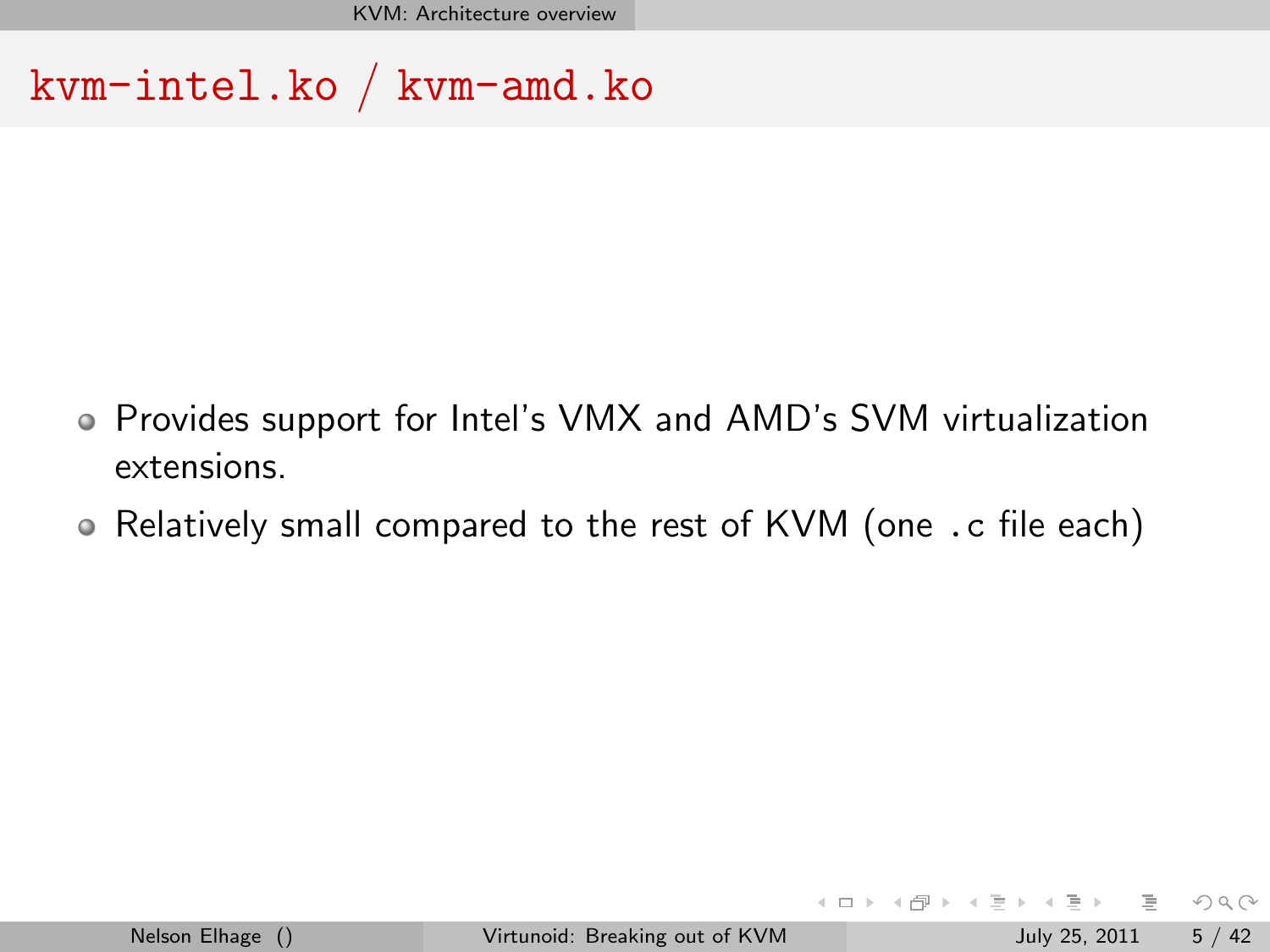### qemu-kvm

- Provides the most direct user interface to KVM.
- Based on the classic qemu x86 emulator.  $\bullet$
- Implements the bulk of the virtual devices a VM uses.
- Implements a wide variety of possible devices and buses.
- An order of magnitude more code than the kernel module.

 $OQ$ 

- 4 母 ト 4 ヨ ト -4 ヨ ト

 $\leftarrow$   $\Box$   $\rightarrow$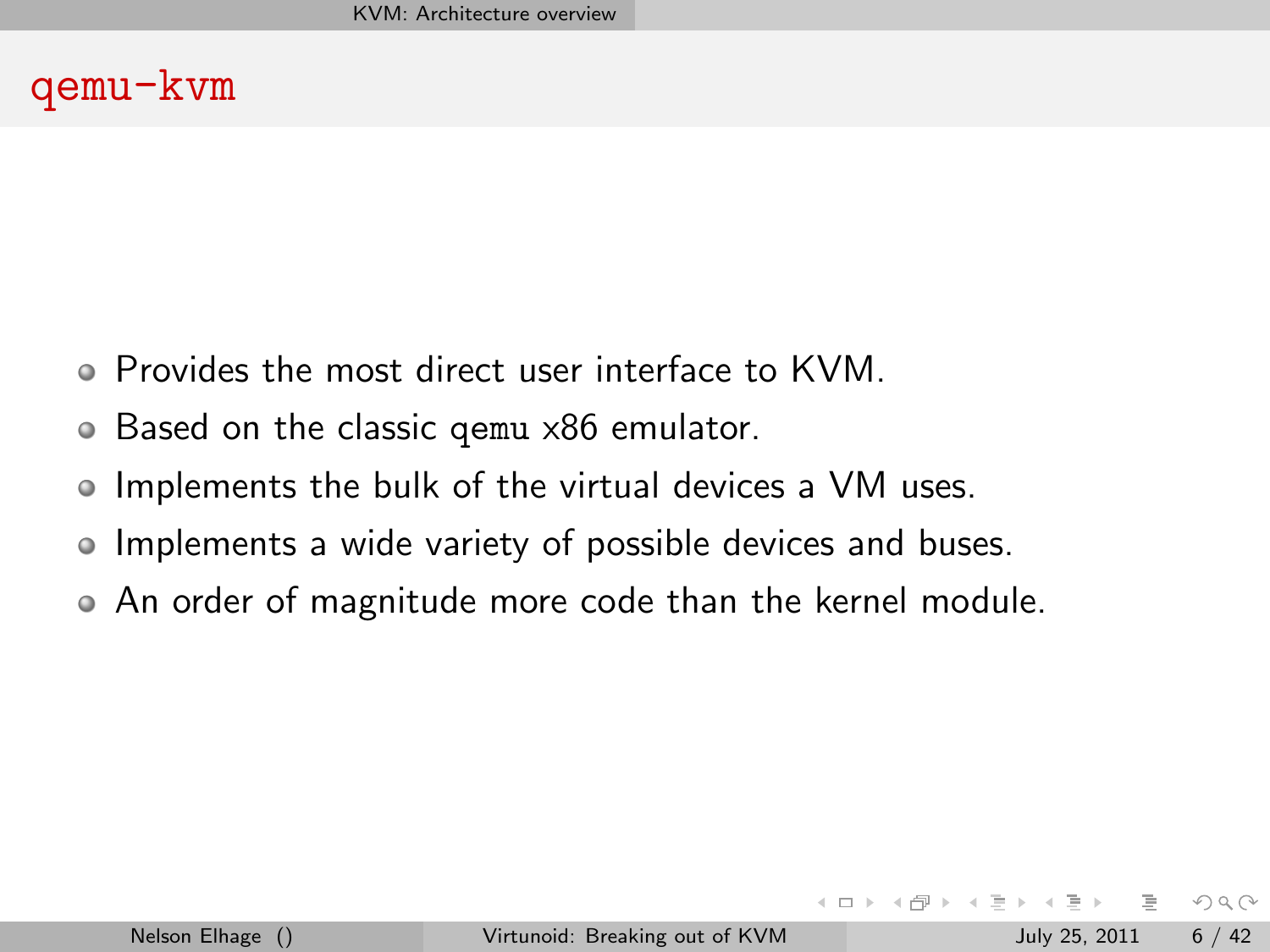# Control flow

**K ロ ▶ K 個 ▶ K ミ ▶ K ミ ▶ │ ミ │ め 9,0**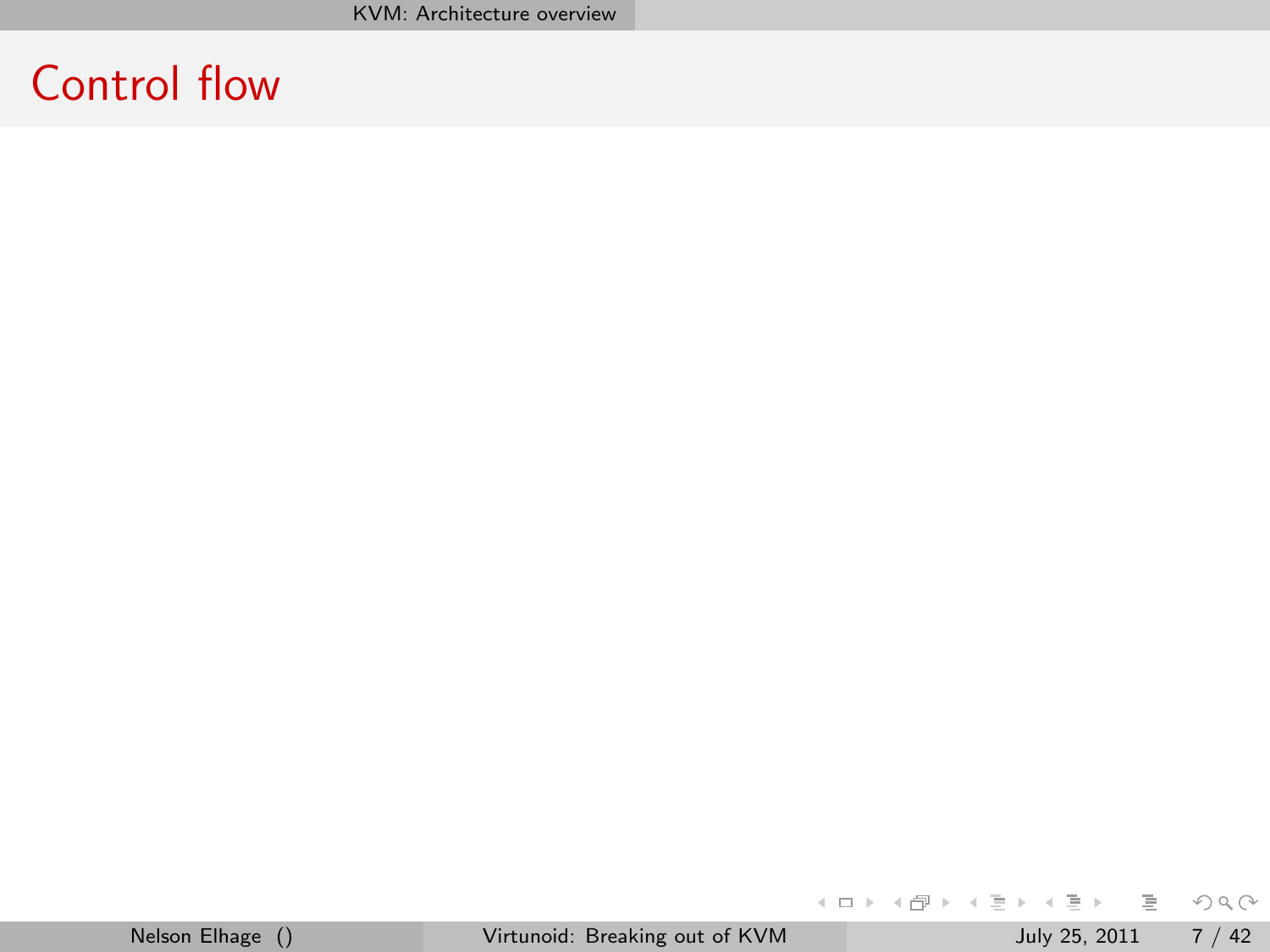### kvm.ko

- A tempting target successful exploitation gets ring0 on the host without further escalation.
- Much less code than qemu-kvm, and much of that is dedicated to interfacing with qemu-kvm, not the guest directly.
- The x86 emulator is an interesting target.
	- A number of bugs have been discovered allowing privesc within the guest.
	- A lot of tricky code that is not often exercised.
	- Not the target of this talk, but I have some ideas for future work.

<span id="page-7-0"></span> $\equiv$   $\cap$  a  $\sim$ 

イロト イ母ト イヨト イヨト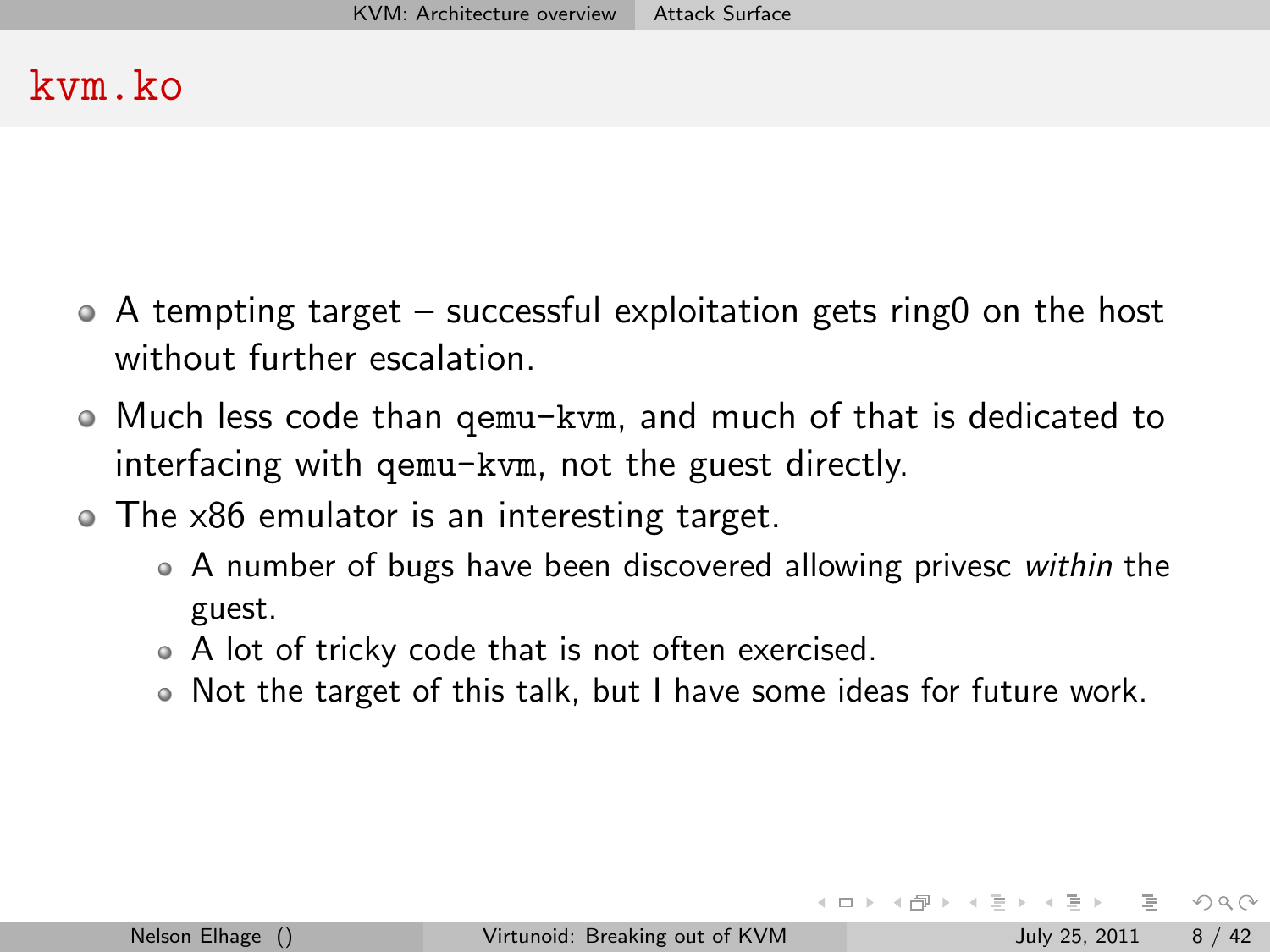### qemu-kvm

- A veritable goldmine of targets.
- Hundreds of thousands of lines of device emulation code.
- Emulated devices communicate directly with the guest via MMIO or IO ports, lots of attack surface.
- Much of the code comes straight from qemu and is ancient.
- qemu-kvm is often sandboxed using SELinux or similar, meaning that successful exploitation will often require a second privesc within the host.
	- (Fortunately, Linux *never* has any of those)
- Lots of bugs have been found here.

 $OQ$ 

イ何 ト イヨ ト イヨ ト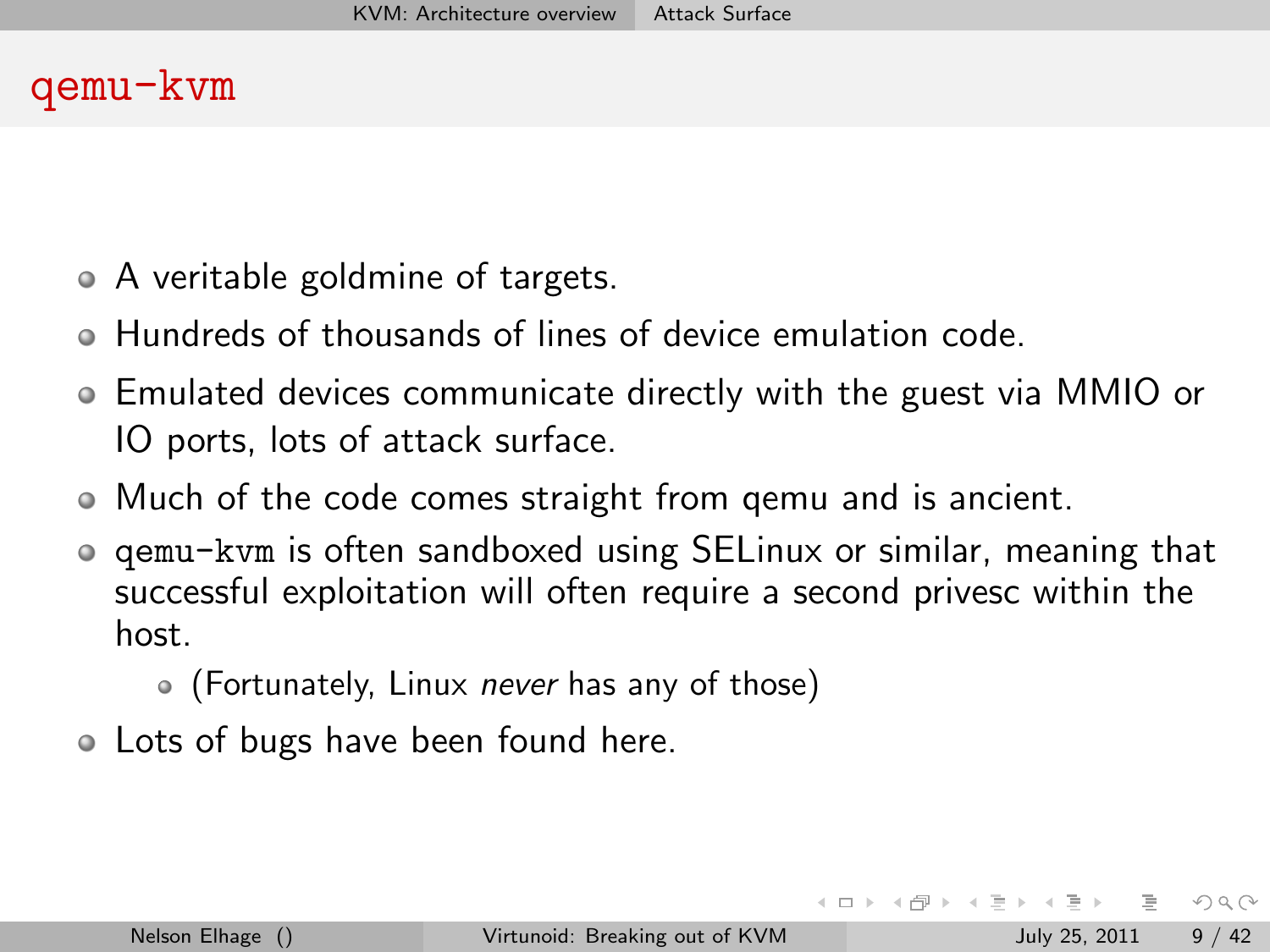RHSA-2011:0534-1

"It was found that the PIIX4 Power Management emulation layer in qemu-kvm did not properly check for hot plug eligibility during device removals. A privileged guest user could use this flaw to crash the guest or, possibly, execute arbitrary code on the host. (CVE-2011-1751)"

 $\equiv$ 

<span id="page-9-0"></span> $OQ$ 

イロト イ母ト イヨト イヨト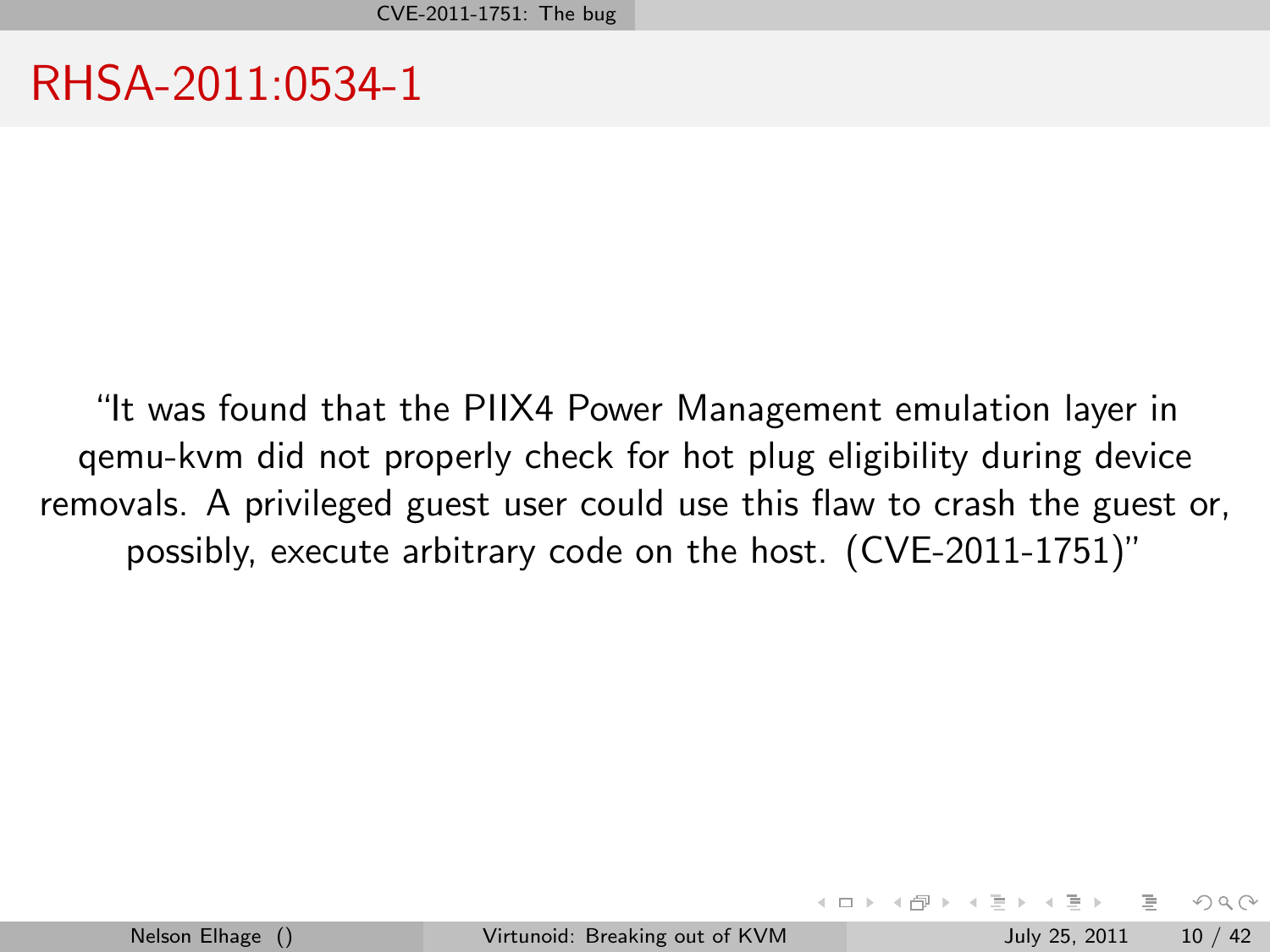```
diff =git a/hw/acpi_piix4.c b/hw/acpi_piix4.c
index 96f5222..6 c908ff 100644
−−− a /hw/ a c p i p i i x 4 . c
+++ b/hw/acpi-piix4.c
@@ -471,11 +471,13 @@ static void pciej_write(void *opaque, uint32_t addr, uint32_t val)
      BusState *bus = opaque:
      DeviceState *qdev, *next;
      PCIDevice *dev ;
+ PCID eviceInfo * info:
      int slot = \{fs(val) - 1\}QLIST FOREACH SAFE ( gdev , &bus->children , sibling , next ) {
          dev = DOUPCAST(PCIDevice, adev, adev):− if (PCI_SLOT(dev−>devfn) == slot) {
+ in fo = container_of(qdev−>info, PCIDeviceInfo, qdev);<br>+ if (PCI_SLOT(dev->devfn) = slot && !info->no_hotplug
          if ( PCI SLOT ( dev-\ge dev fn ) = s l ot && ! in f o ->n o h o t p l u g ) {
               q d e v _ f r e e ( q d e v ) :
          }
      }
```
目  $OQ$ 

イロト イ母 トイラト イヨト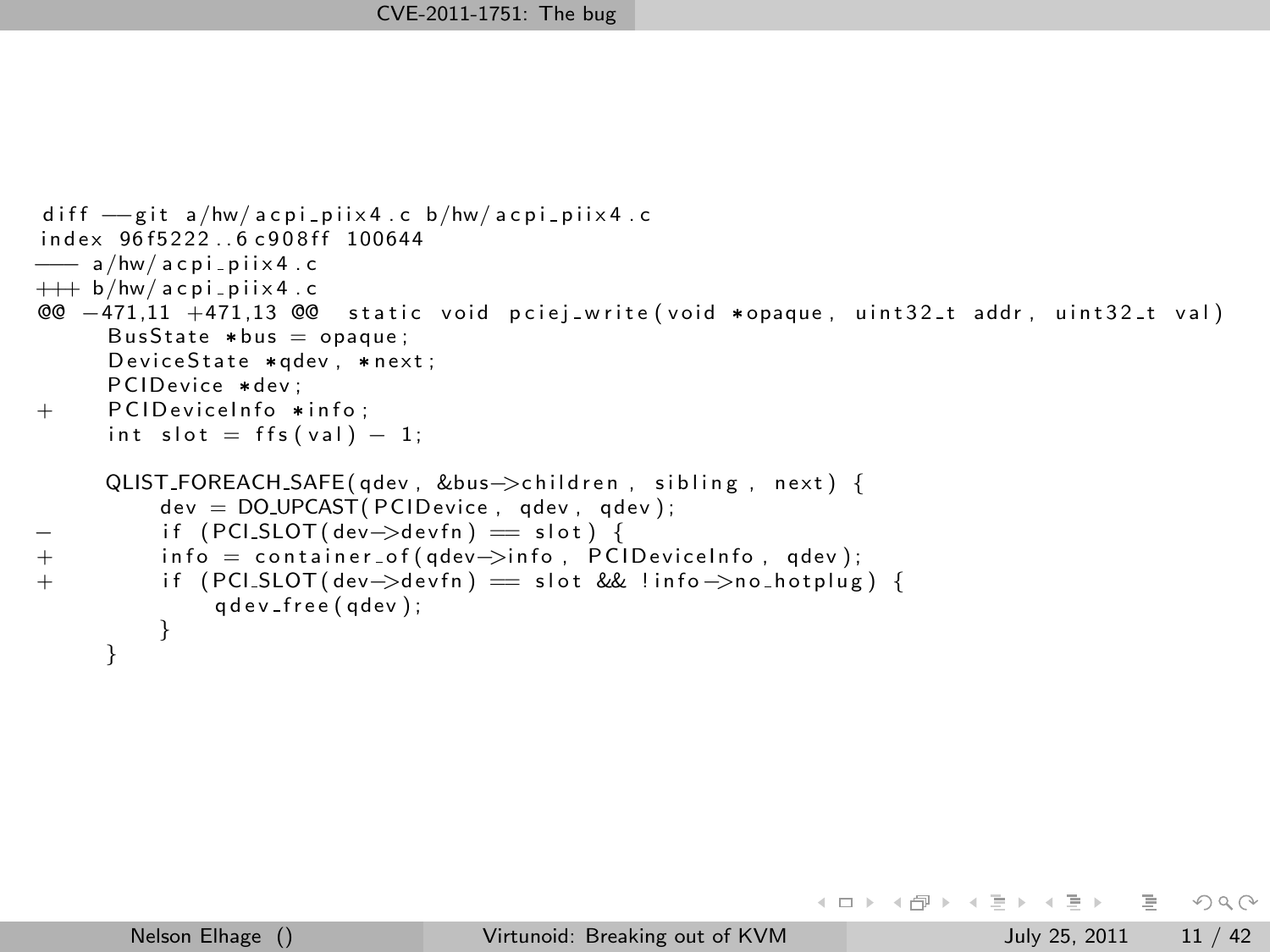- The PIIX4 was a Southbridge chip used in many circa-2000 Intel chipsets.
- The default southbridge emulated by qemu-kvm
- Includes ACPI support, a PCI-ISA bridge, an embedded MC146818 RTC, and much more.

 $\leftarrow$   $\Box$   $\rightarrow$ 

 $\left\{ \left. \left( \left. \oplus \right. \right. \left. \left. \left. \left( \left. \circ \right. \right. \right. \left. \left. \circ \right. \left. \right. \left. \left. \circ \right. \right. \left. \left. \left. \circ \right. \left. \right. \left. \left. \circ \right. \left. \right. \left. \circ \right. \left. \left. \circ \right. \left. \right. \left. \circ \right. \left. \left. \circ \right. \left. \left. \circ \right. \left. \right. \right. \left. \left. \circ \right. \left. \left. \circ \right. \left. \left. \circ \right. \left. \left. \$ 

 $OQ$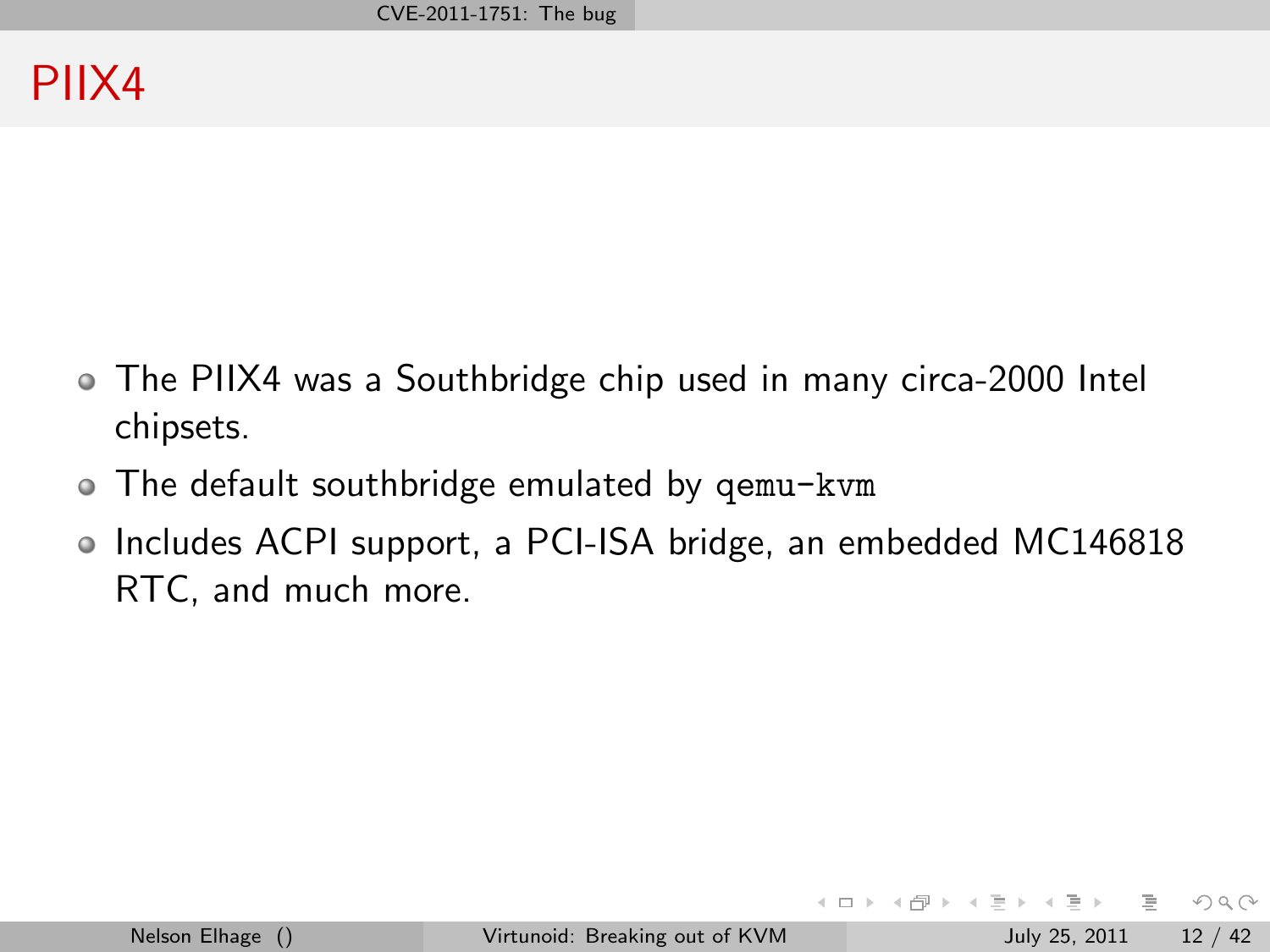### Device Hotplug

- The PIIX4 supports PCI hotplug, implemented by writing values to IO port 0xae08.
- qemu-kvm emulates this by calling qdev\_free(qdev);, which is supposed to make sure the device is properly disconnected.
- Certain devices don't properly support being hotplugged, but KVM previously didn't check this before freeing them.

 $OQ$ 

イロト イ母ト イヨト イヨト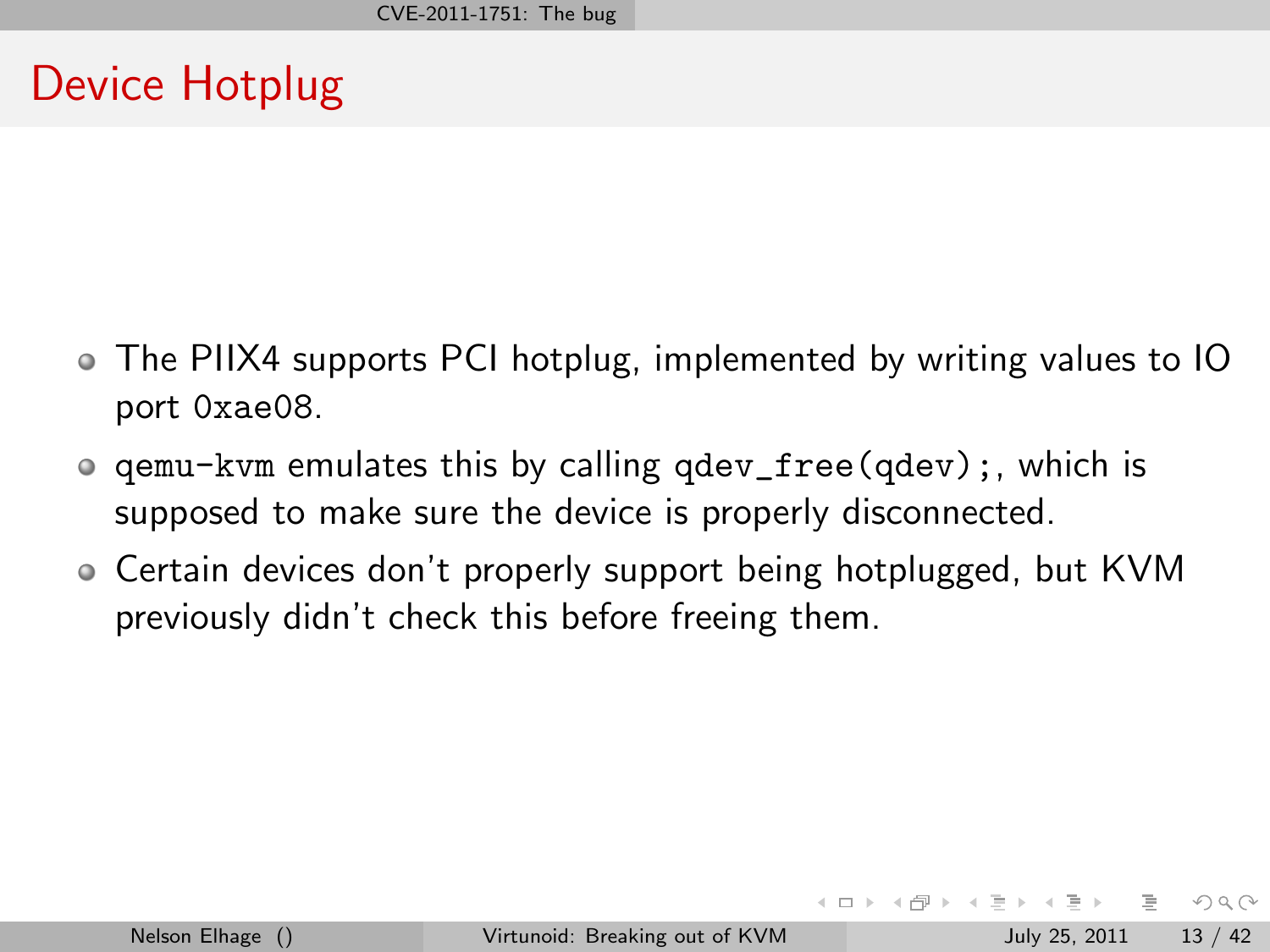# The PCI-ISA bridge

- In particular, it should not be possible to unplug the ISA bridge.
- Among other things, the emulated MC146818 RTC hangs off the ISA bridge.
- KVM's emulated RTC is not designed to be unplugged; In particular, it leaves around dangling QEMUTimer objects when unplugged.

 $OQ$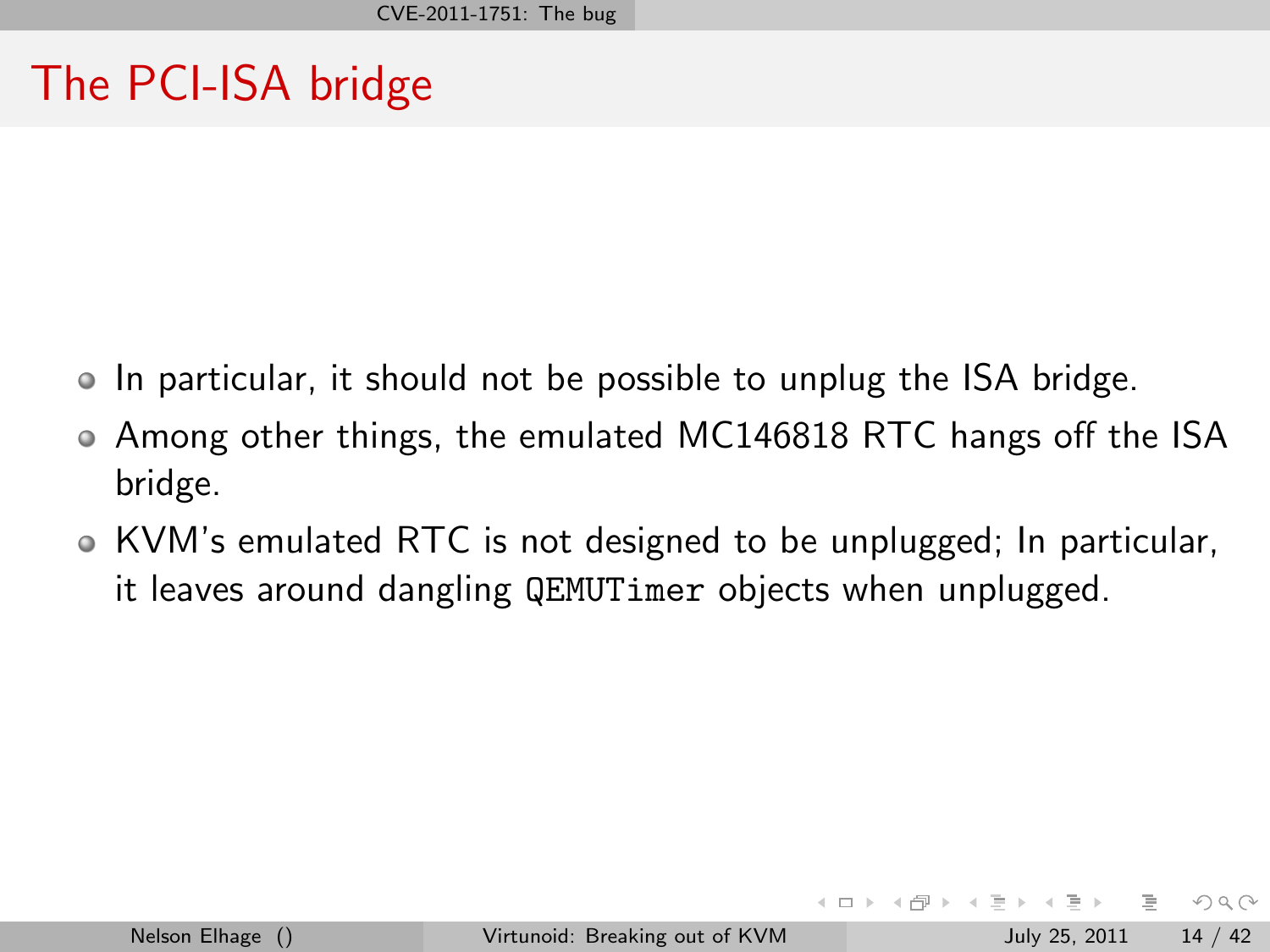### The real-time clock

```
typedef struct RTCState {
  uint8_t cmos_data [128];
  . . .
  /* second update */int 64_t next second time;
  . . .
  QEMUTimer * second_timer;
  QEMUTimer * second _timer 2;
  RTCState;
```
イロト イ何 トイヨ トイヨ トーヨー つなべ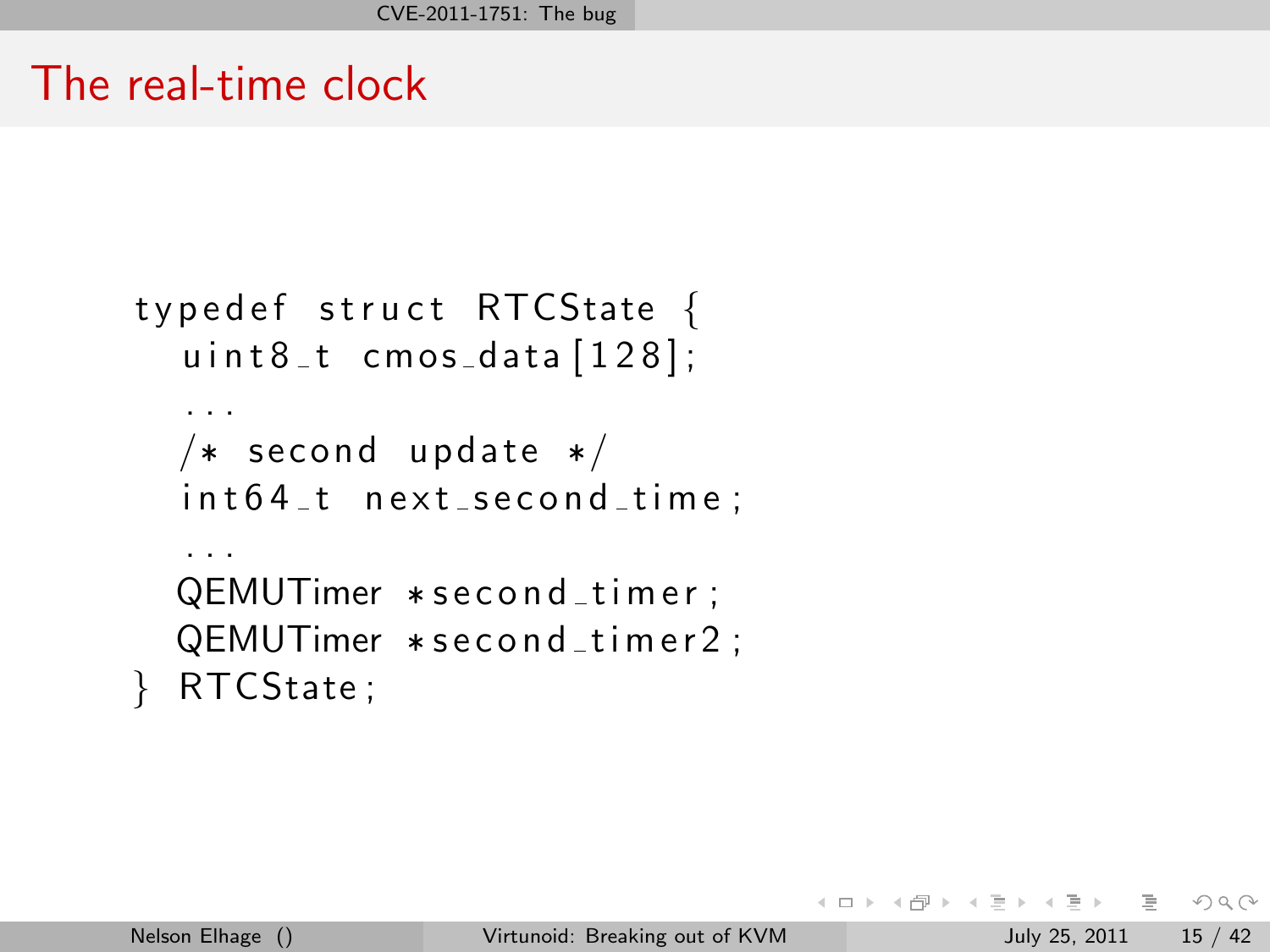### The real-time clock

```
static int rtc_initfn (ISAD evice *dev)
{
  RTCState *s = DO UPCAST(RTCState, dev, dev);
   . . .
  s->second_timer = qemu_new_timer_ns (rtc_clock, rtc_update_second, s);
  s->second_timer2 = qemu_new_timer_ns(rtc_clock, rtc_update_second2, s);
  s->next_second_time =
      q e m u _g e t _ c l o c k _ n s ( r t c _ c l o c k ) + ( g e t _ t i c k s _ p e r _ s e c ( ) * 99) / 100;
  qemu_mod_timer (s->second_timer2, s->next_second_time);
  . . .
}
```
 $\equiv$  $OQ$ 

イロト イ部 トイモト イモト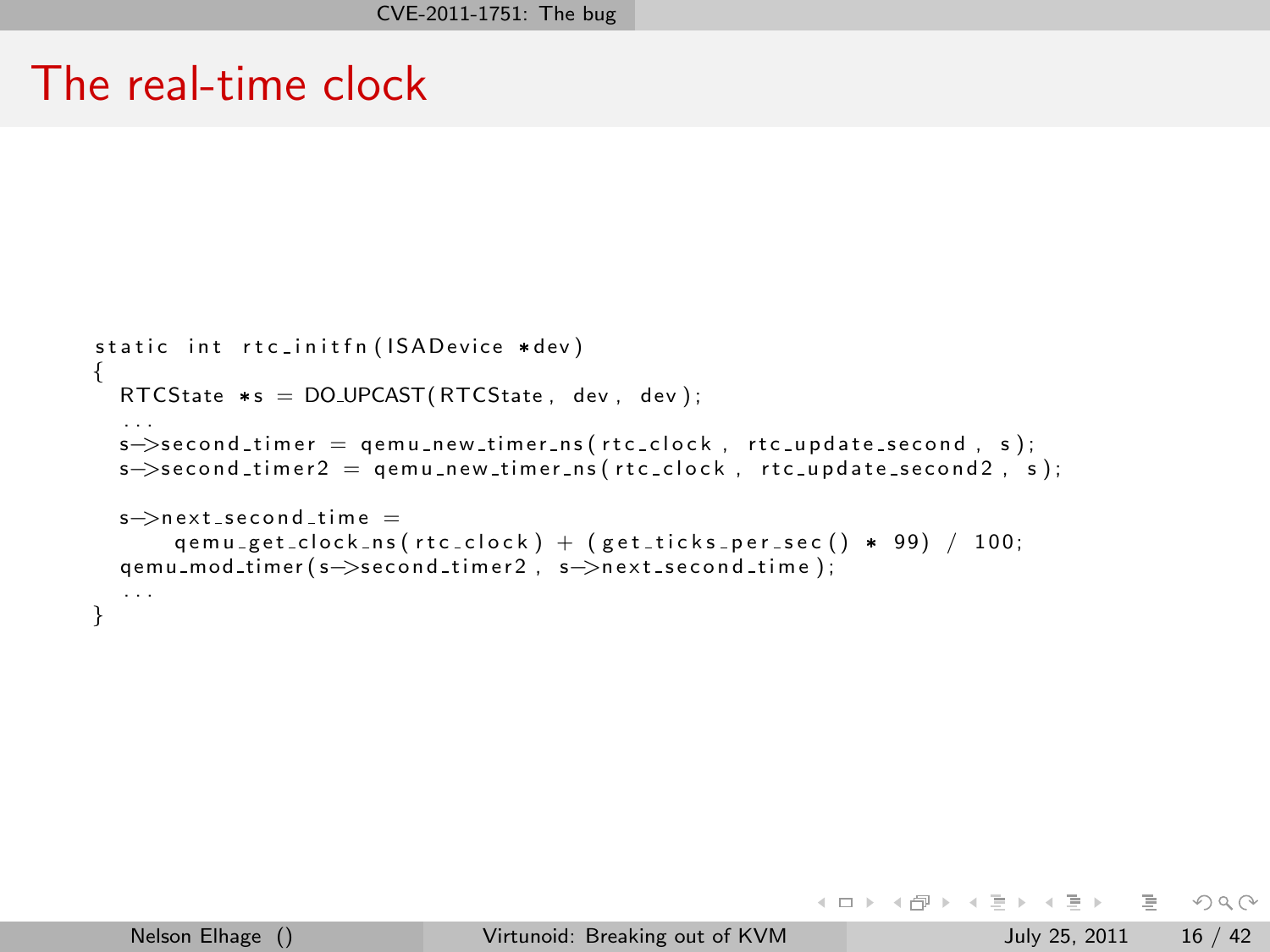### QEMUTimer

```
struct QEMUTimer {
    QEMUClock * clock;
    int 64_t expiretime; /* in nanoseconds */
    QEMUTimerCB * cb ;
    void * opaque;struct QEMUTimer * next;
} ;
```
KED KARD KED KED E VOQO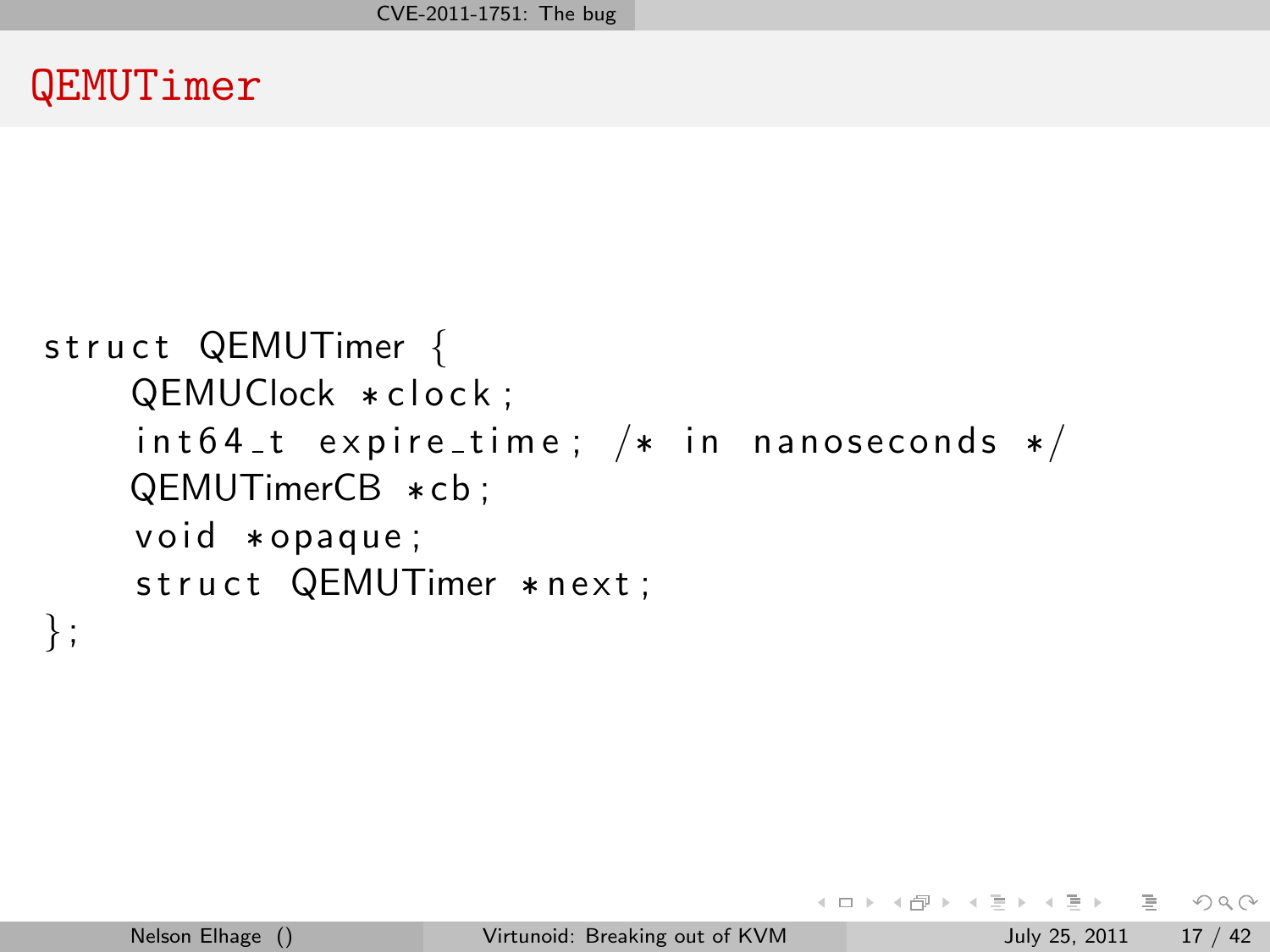# RTC timers



 $\equiv$ 

 $OQ$ 

イロト イ部 トイヨト イヨト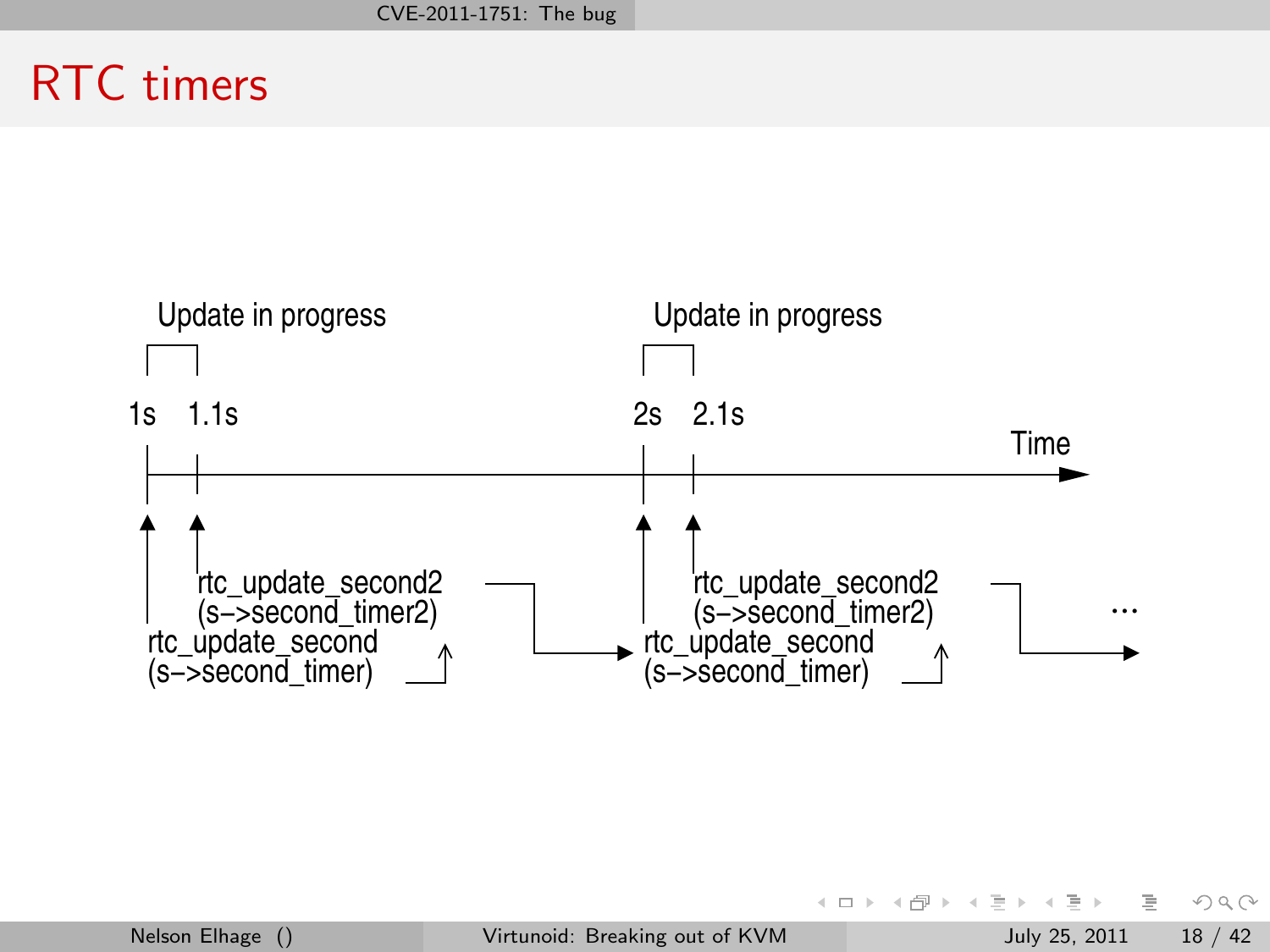### Use-after-free

- Unplugging the virtual RTC free()s the RTCState
- If doesn't free() or unregister either of the timers.
- So we're left with dangling pointers from the QEMUTimers

 $OQ$ 

 $-4$   $\equiv$   $\rightarrow$ 

 $\leftarrow$   $\Box$   $\rightarrow$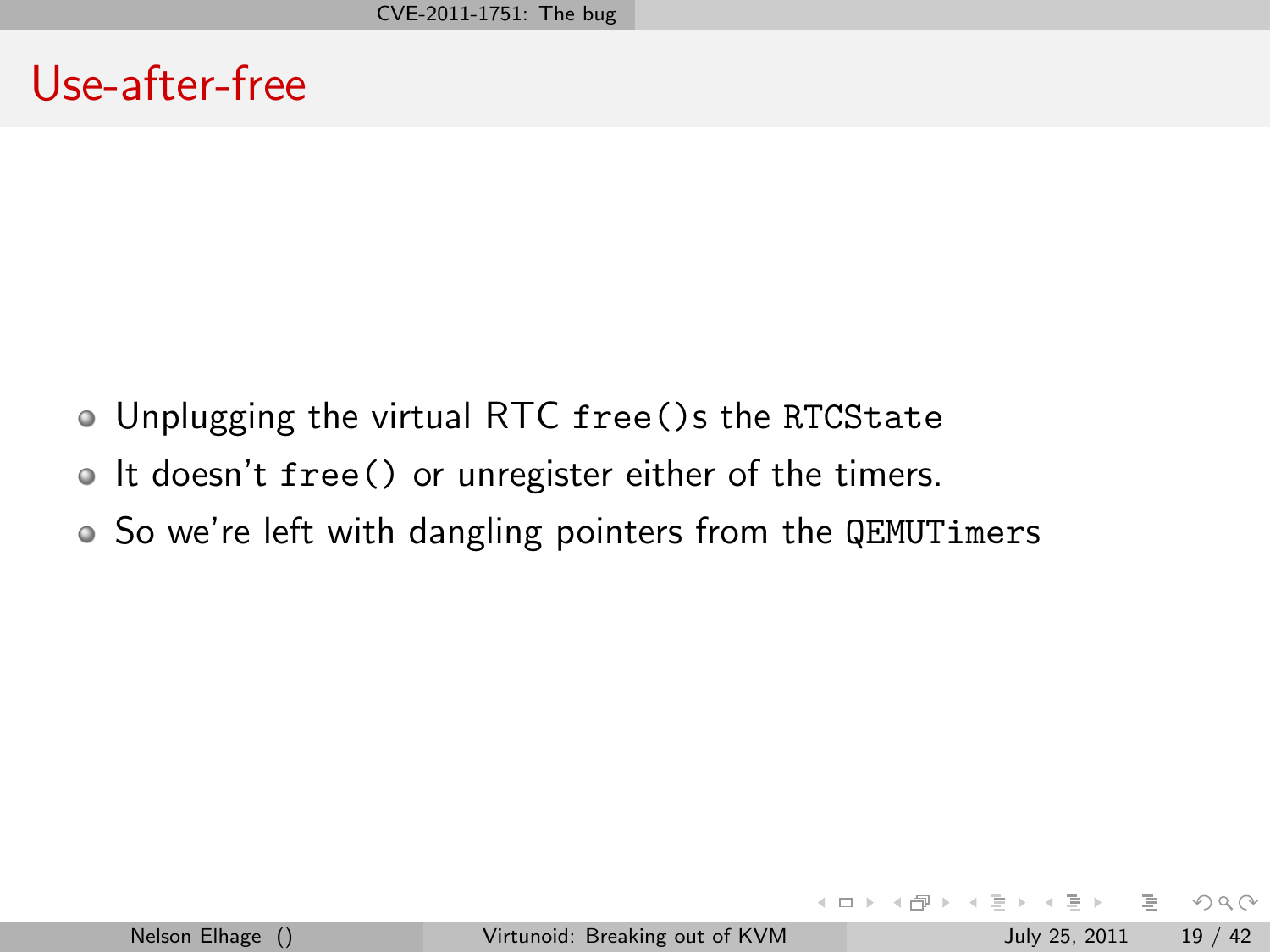

2 [CVE-2011-1751: The bug](#page-9-0)

#### 3 [virtunoid.c: The exploit](#page-19-0)

- %rip [control](#page-20-0)
- [Getting to shellcode](#page-25-0)
- [Bypassing ASLR](#page-31-0)

[Conclusions and further research](#page-38-0)

#### )emo

 $\leftarrow$ 

÷.

<span id="page-19-0"></span> $OQ$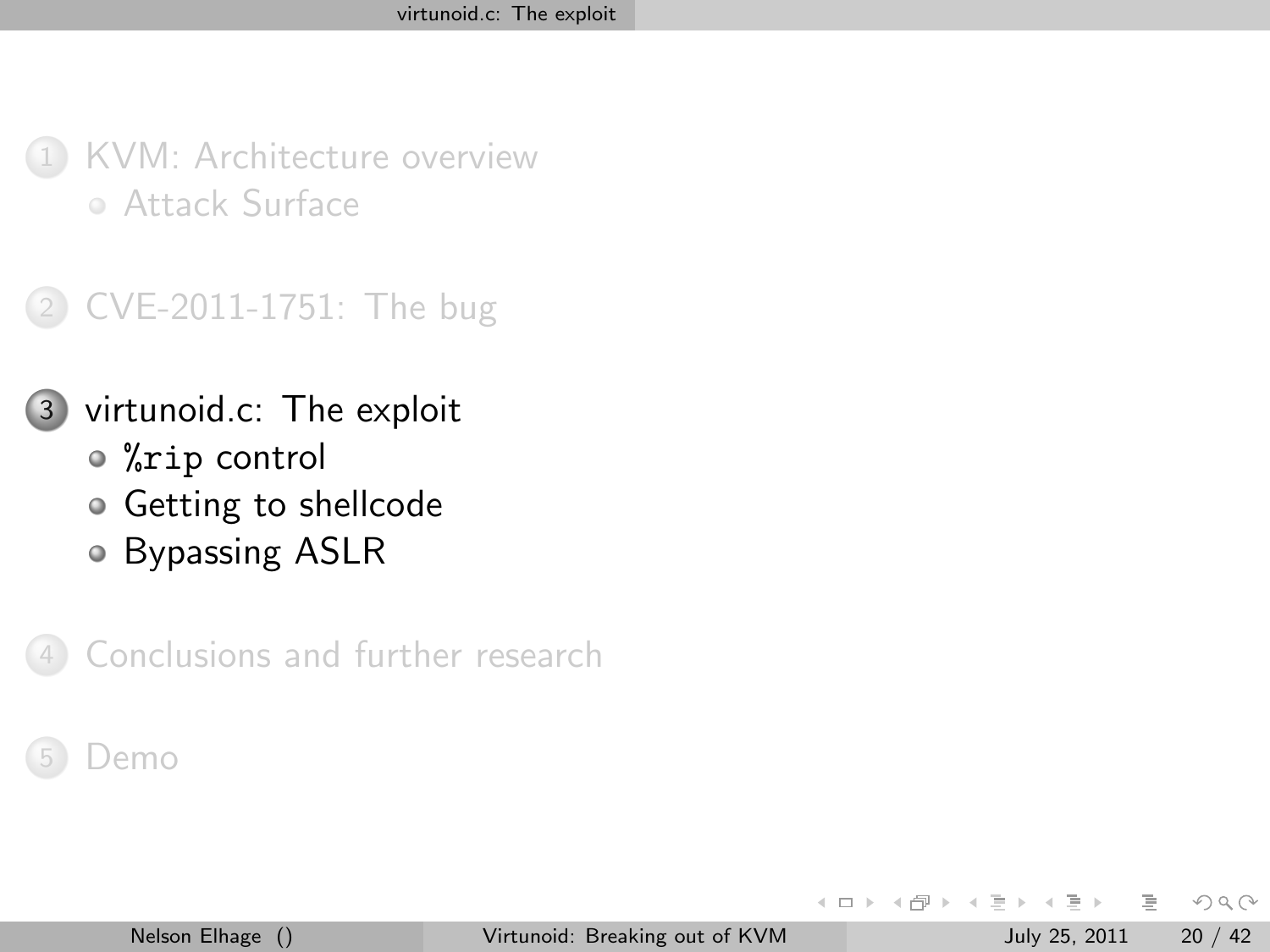# High-level TODO

- Inject a controlled QEMUTimer into gemu-kvm at a known address
- Eject the emulated ISA bridge
- Force an allocation into the freed RTCState, with second\_timer pointing at our dummy timer.

 $\leftarrow$   $\Box$   $\rightarrow$ 

<span id="page-20-0"></span> $\Omega$ 

- 4 何 ト 4 ヨ ト 4 ヨ ト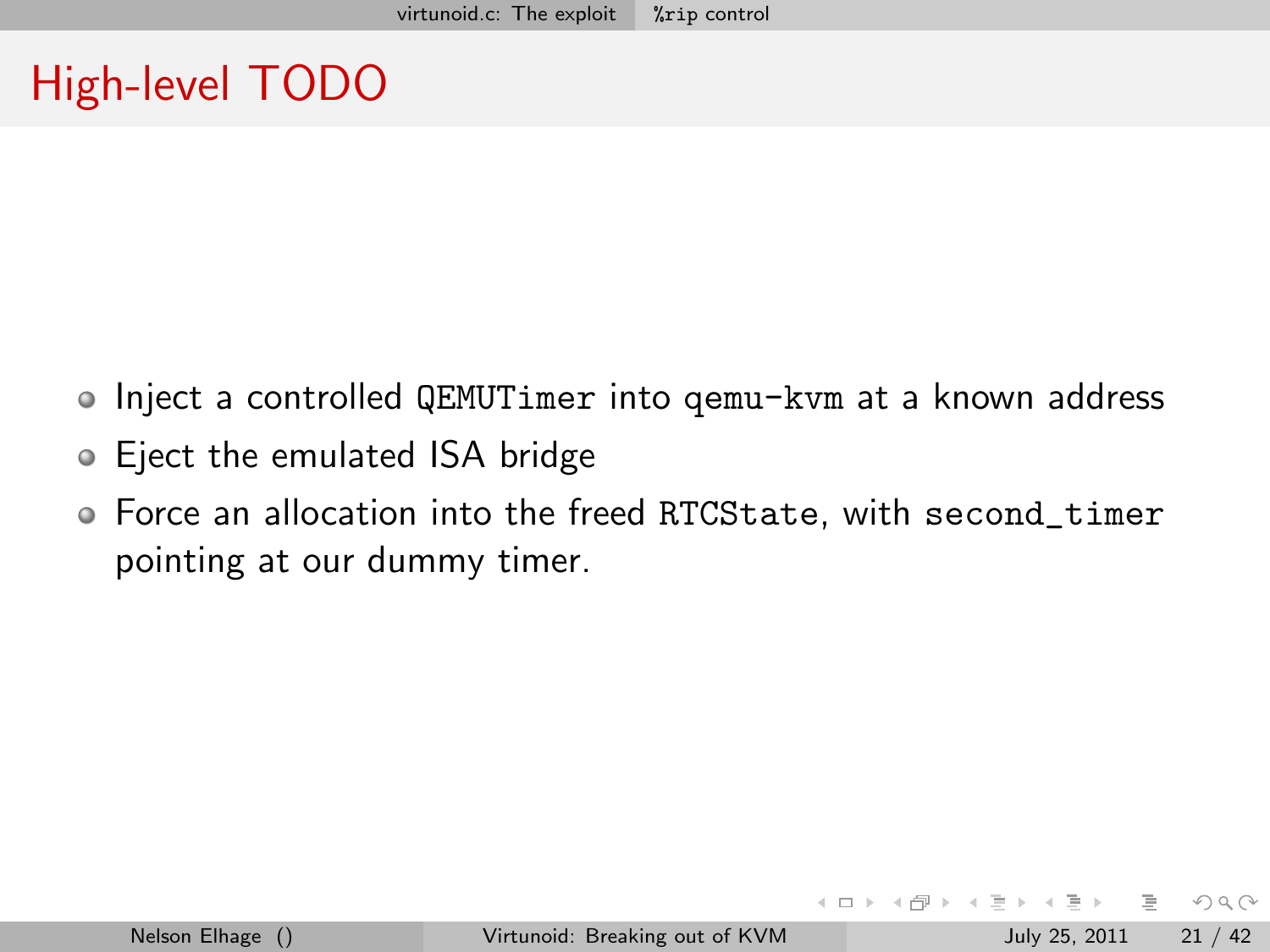### Injecting data

- The guest's RAM is backed by a simple mmap()ed region inside the qemu-kvm process.
- So we allocate an object in the guest, and compute
- hva = physmem\_base + (gva\_to\_gfn(gva) << PAGE\_SHIFT) + page\_offset(hva) hva host virtual address gva guest virtual address gfn guest frame (physical page) number
- For now, assume we can guess physmem\_base (e.g. no ASLR)

 $\mathcal{A} \square \rightarrow \mathcal{A} \oplus \mathcal{B} \rightarrow \mathcal{A} \oplus \mathcal{B} \rightarrow \mathcal{B} \rightarrow \mathcal{B} \rightarrow \mathcal{A} \oplus \mathcal{A} \oplus \mathcal{A}$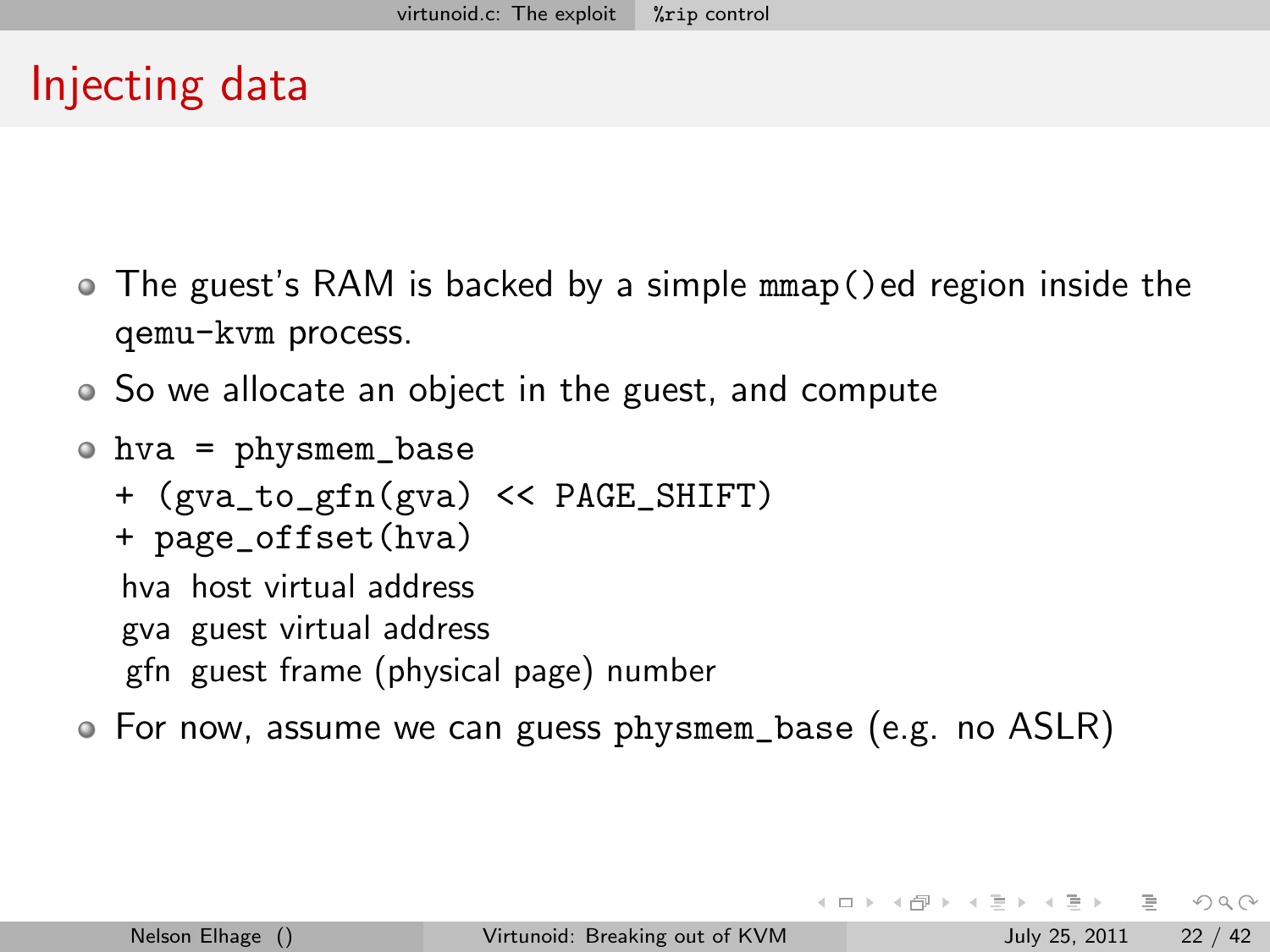### fs/proc/task\_mmu.c

```
/*
 * /proc/pid/pagemap − an array mapping virtual pages to pfns
**For each page in the address space, this file contains
 *one 64-bit entry consisting of the following:
 **Bits 0−55 page frame number (PFN) if present
* Bits 0-4
             swap type if swapped
* Bits 5-55
             swap offset if swapped
 * Bits 55−60 page shift (page size = 1<<page shift)
* Rit 61
             reserved for future use
* Bit 62
             page swapped
* Bit 63
             page present
*/
```
イ何 トイミト イミト

 $\equiv$   $\curvearrowleft$  a  $\curvearrowright$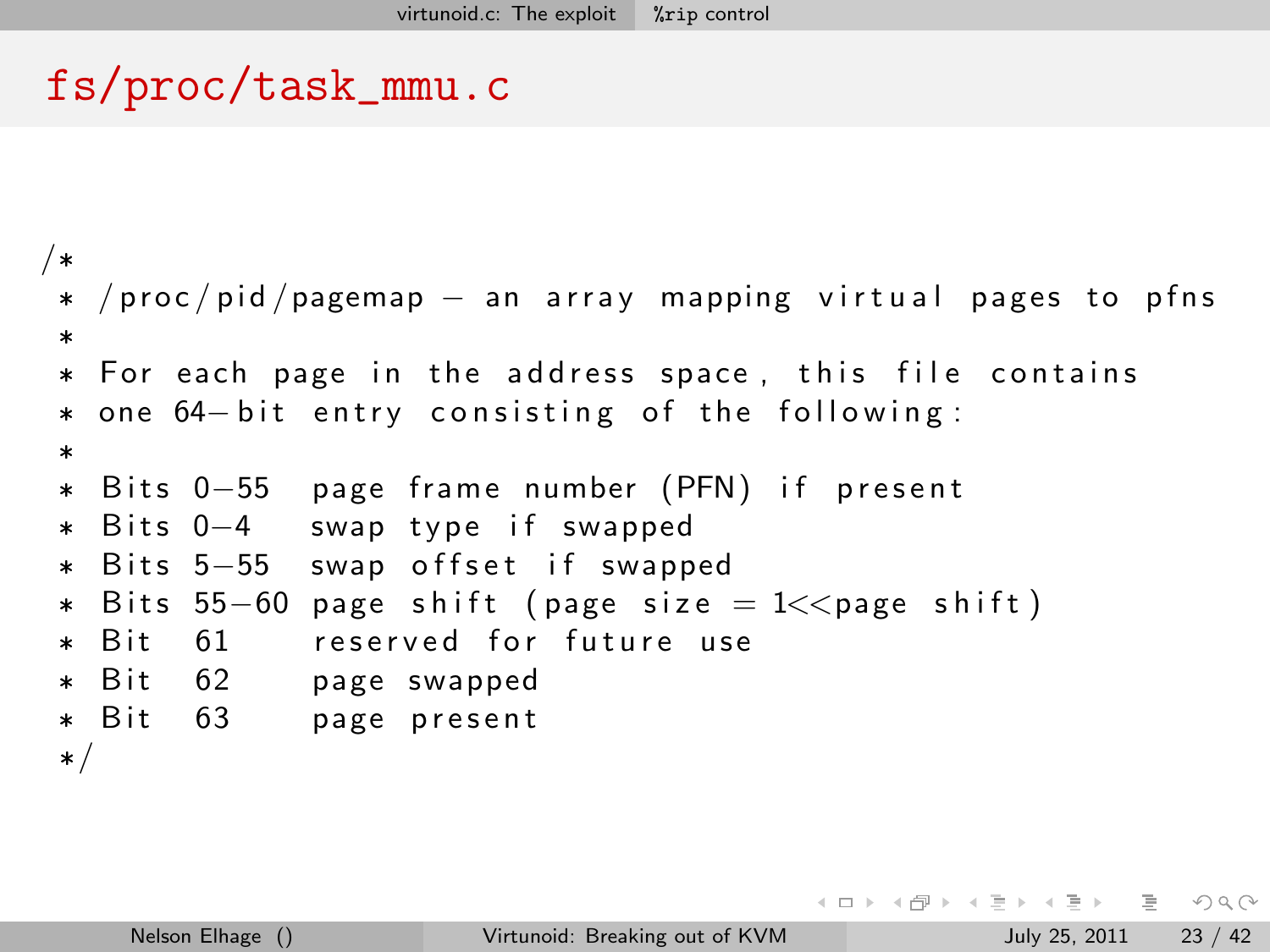### qemu-kvm userspace network stack

- qemu-kvm contains a user-mode networking stack.
- Implements a DHCP server, DNS server, and a gateway NAT.
- The user-mode stack normally handles packets synchronously.
- To prevent recursion, if a second packet is emitted while handling a first packet, the second packet is queued, using malloc().
- The virtual network gateway responds to ICMP ping.

 $OQ$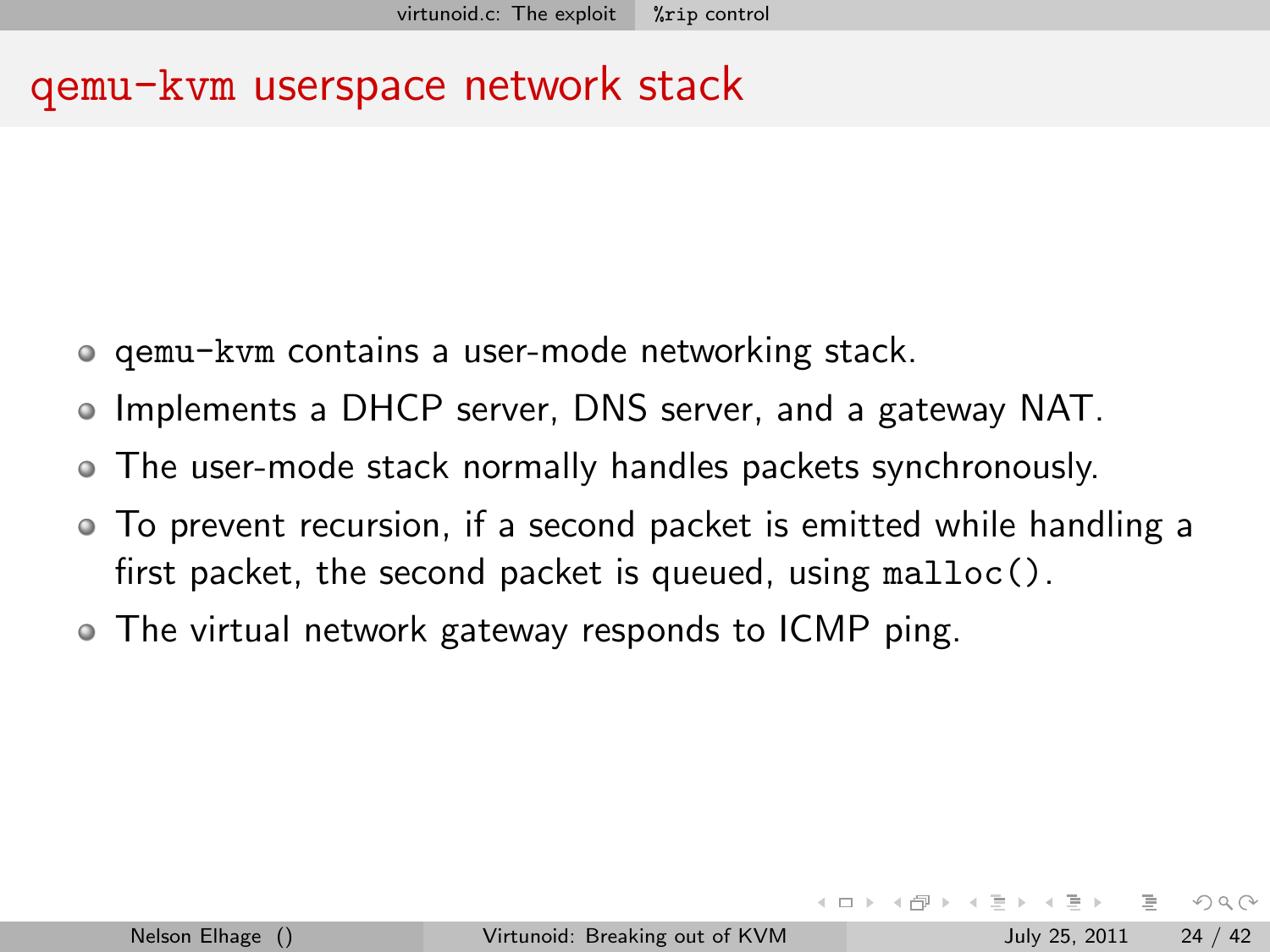# Putting it all together

#### <sup>1</sup> Allocate a fake QEMUTimer

- Point ->cb at the desired %rip.
- Set ->expire to something small (e.g. 0).
- <sup>2</sup> Calculate its address in the host.
- <sup>3</sup> Write 2 to IO port 0xae08 to eject the ISA bridge.
- <sup>4</sup> ping the emulated gateway with ICMP packets containing pointers to your allocated timer in the host.

 $OQ$ 

何 ト ィミ ト ィミ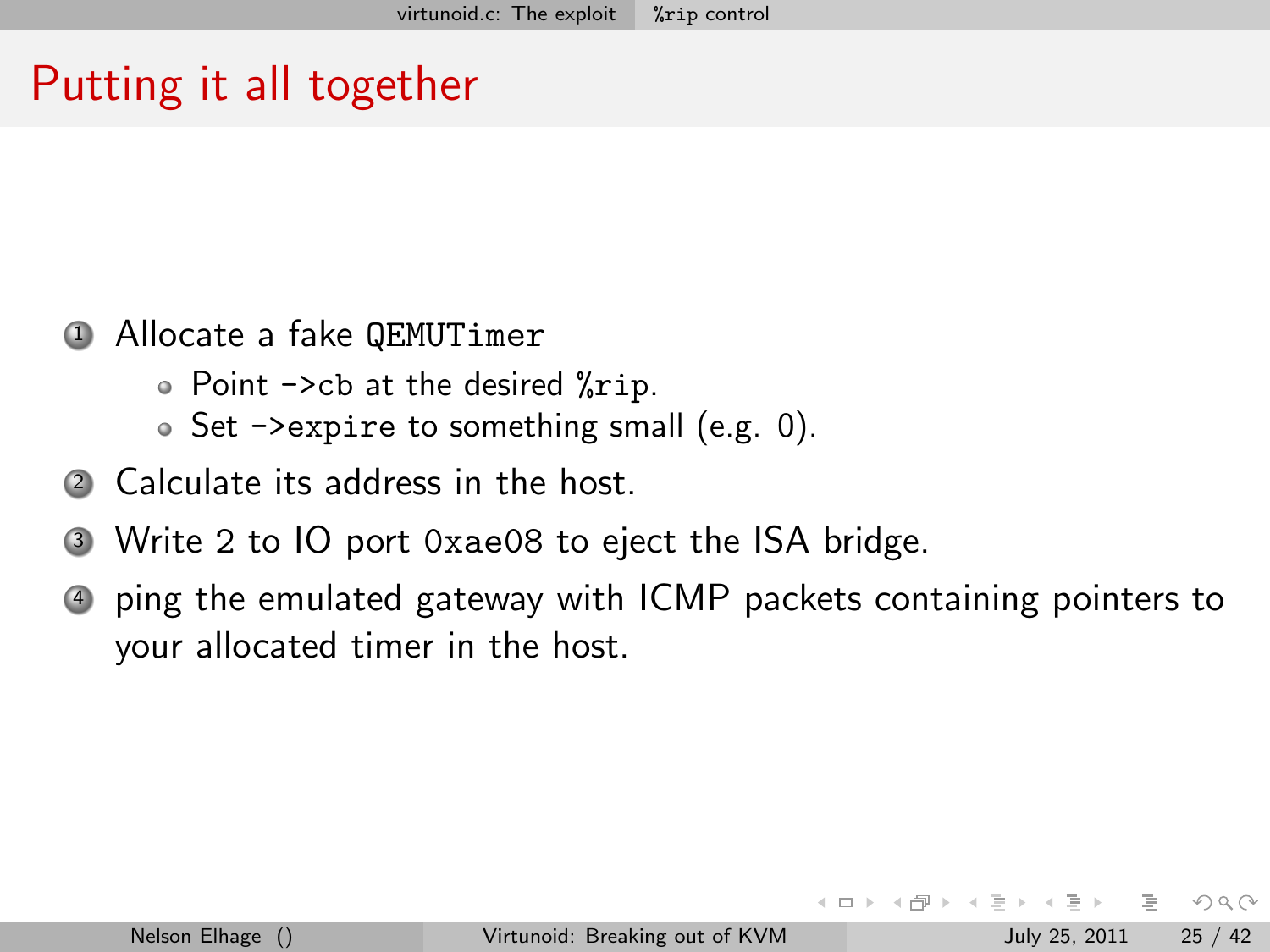# We've got "rip, now what?

Options:

- $\bullet$  Get EIP = 0x41414141 and declare victory.
- Disable NX in my BIOS and call it good enough for a demo.
- Do a ROP pivot, ROP to victory.

????

<span id="page-25-0"></span> $OQ$ 

←何 ト ィヨ ト ィヨ ト

 $\leftarrow$   $\Box$   $\rightarrow$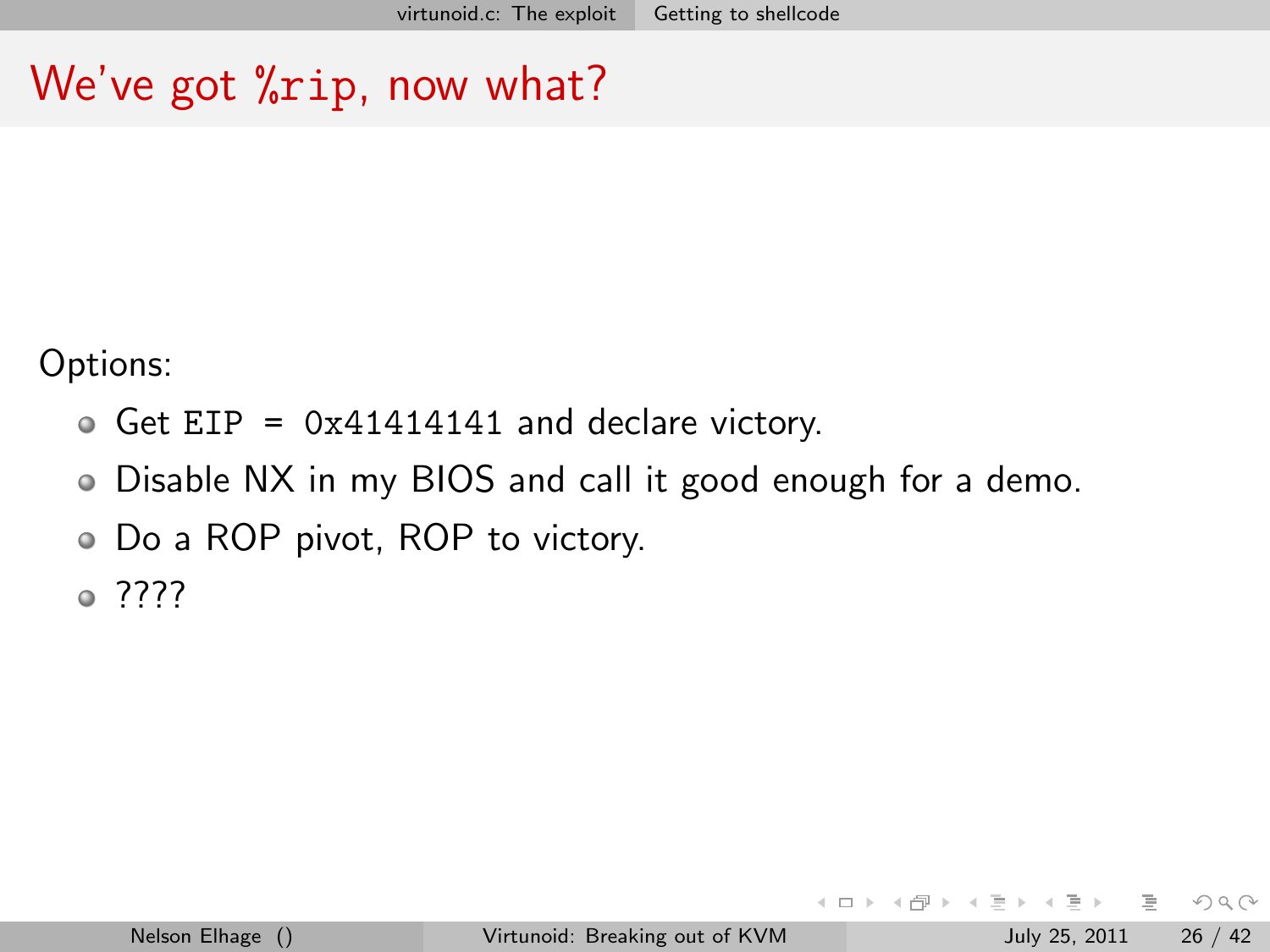### Another look at QEMUTimer

# struct QEMUTimer {

. . .

} ;

. . . struct QEMUTimer \* next;

イロト イ母 トイミト イミト ニヨー りんぐ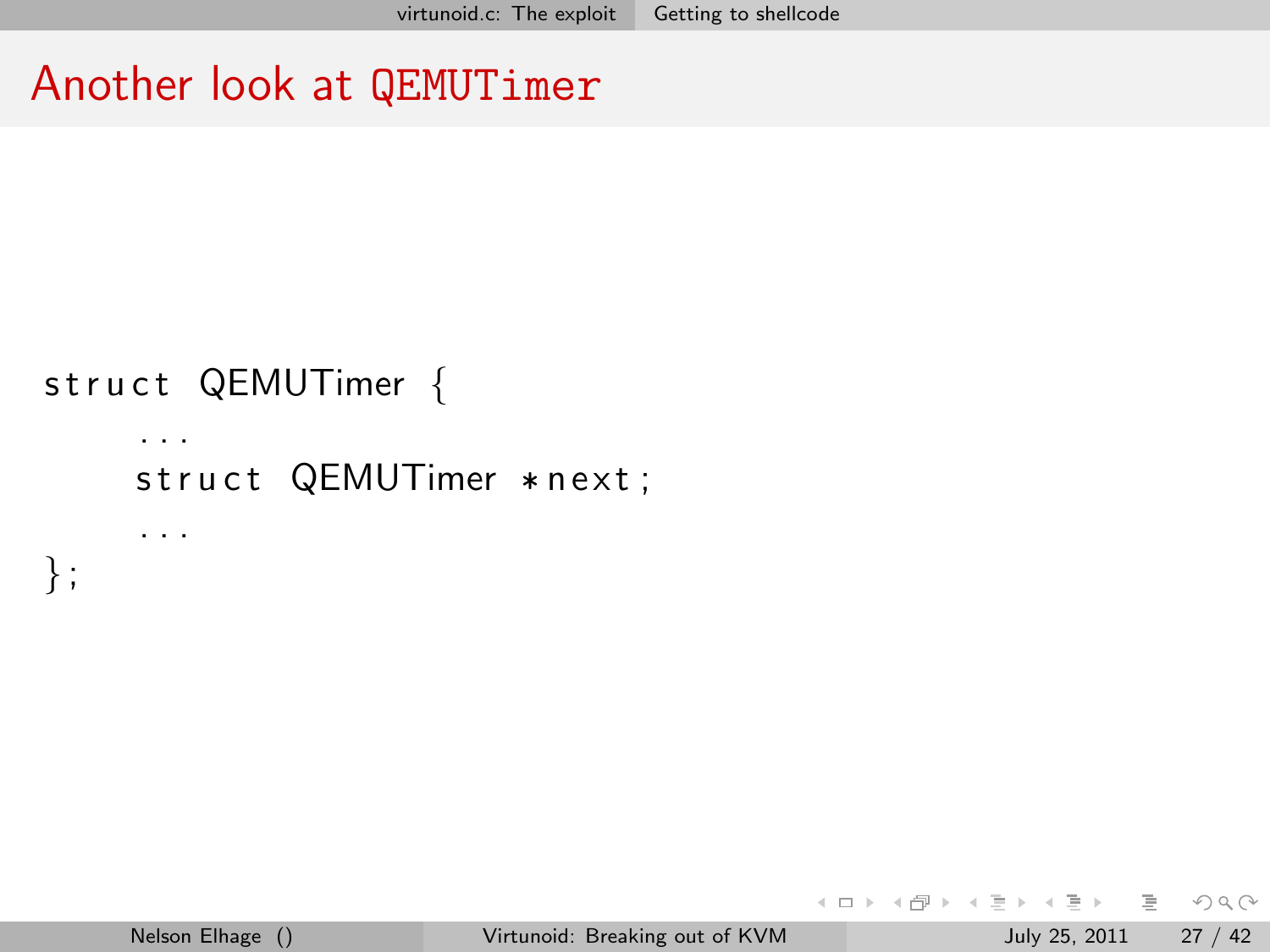```
qemu_run_timers
```

```
static void qemu_run_timers (QEMUClock * clock)
\{QEMUTimer **ptimer_head, *ts;
     int 64_t current_time;
     current_time = qemu.get.close_ns(clock);p timer head = & active timers [clock \rightarrow type];
    for (:) {
         ts = *ptimer\_head;
          if ( ! qemu_timer_expired_ns (ts, current_time))
              break:* p t imer_head = ts->next;
         ts \rightarrow next = NULL:
         ts \rightarrow cb (ts \rightarrow opaque);
    }
}
```
同 ▶ 4 ヨ ▶ 4 ヨ ▶ │ ヨ│ │ ◆ ○ Q ◇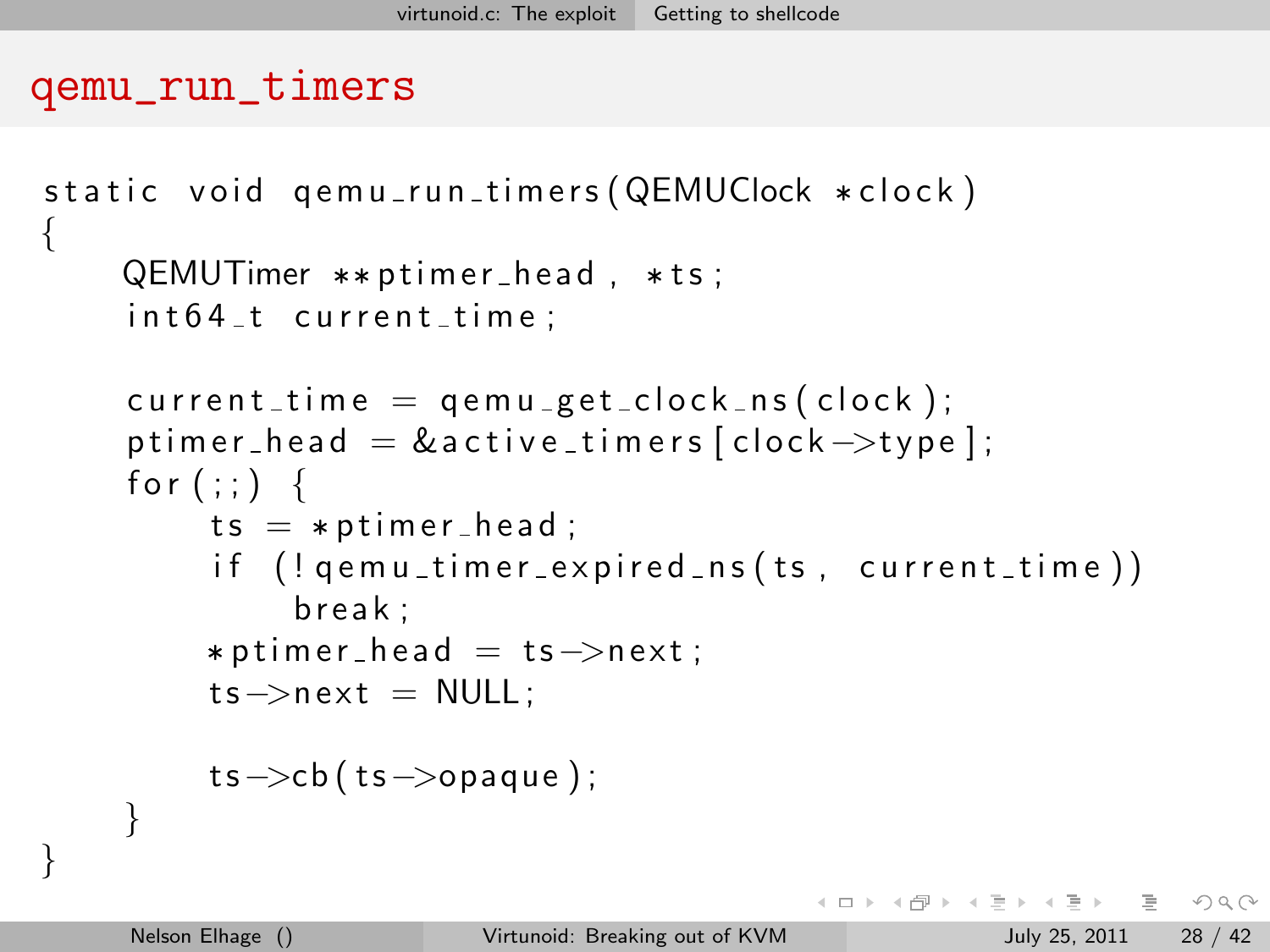### Timer chains

- $\bullet$  We don't just control  $\gamma$ rip we control a QEMUTimer object that is going to get dispatched by qemu\_run\_timers.
- In particular, we can control ->next.
- So we can chain fake timers, and make multiple one-argument calls in a row.
- We can fake other structs to get the first argument.
- qemu\_run\_timers doesn't touch %rsi in any version of qemu-kvm I've examined.

 $\equiv$   $\curvearrowleft$  a  $\curvearrowright$ 

イロト イ母ト イヨト イヨト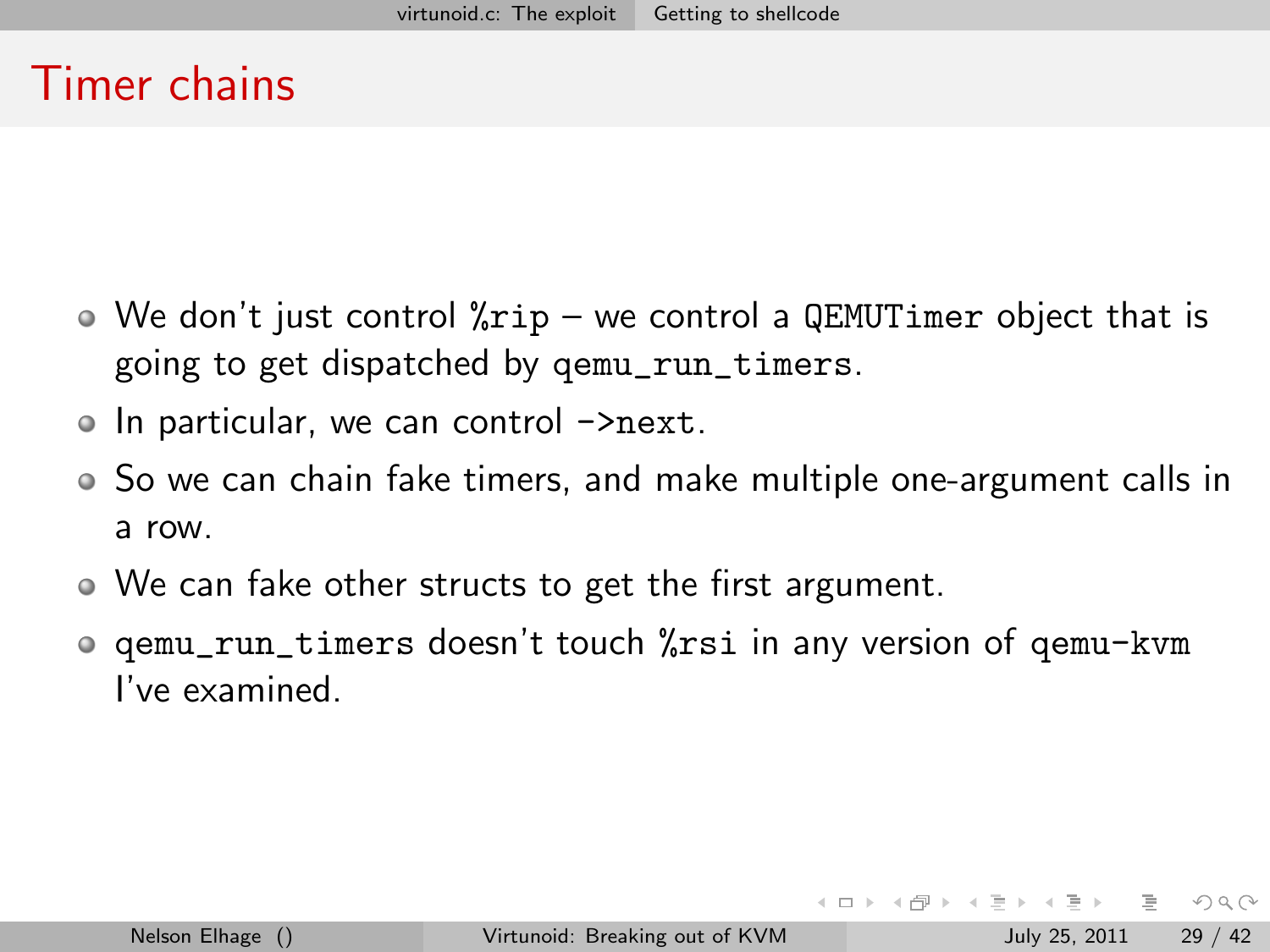# Getting to mprotect

- Find a function ("F") that makes a three-arg function call based on struct(s) passed as arguments one and two.
- Construct appropriate fake structures.
- Construct a timer chain that
	- Does a call to set up % rsi based on a first argument in % rdi.
	- Does a call to F that mprotect()s one or more pages in the guest physmem map.
	- Calls shellcode stored in those pages.

 $\Omega$ 

- 4 何 ト 4 ヨ ト 4 ヨ ト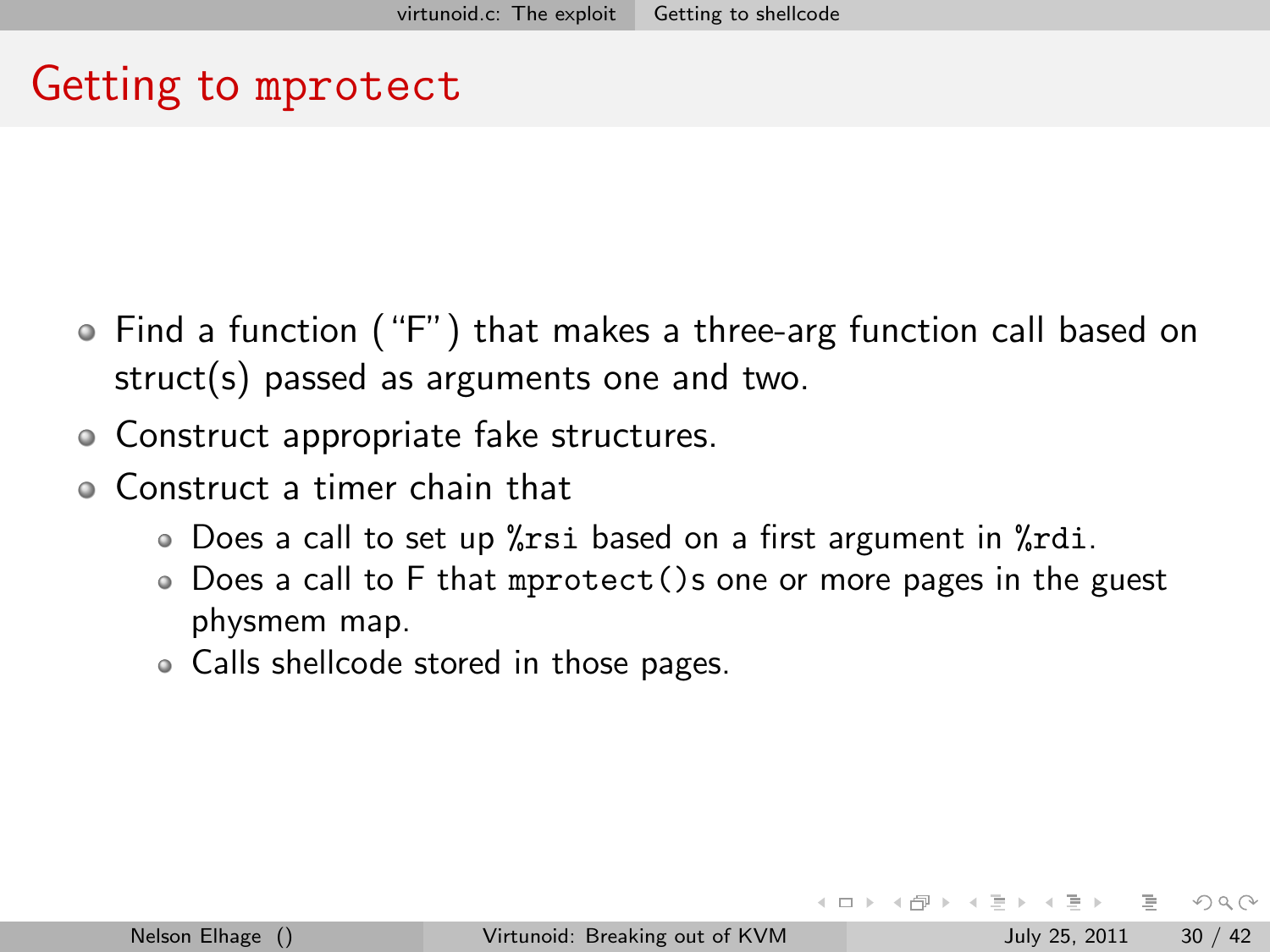# Why this trickery?

- Continued execution is dead simple.
- Reduced dependence on details of compiled code.
- I'm not that good at ROP :)

 $\leftarrow$   $\Box$   $\rightarrow$ 

 $OQ$ 

≮ 倒 ト ィ ヨ ト ィ ヨ ト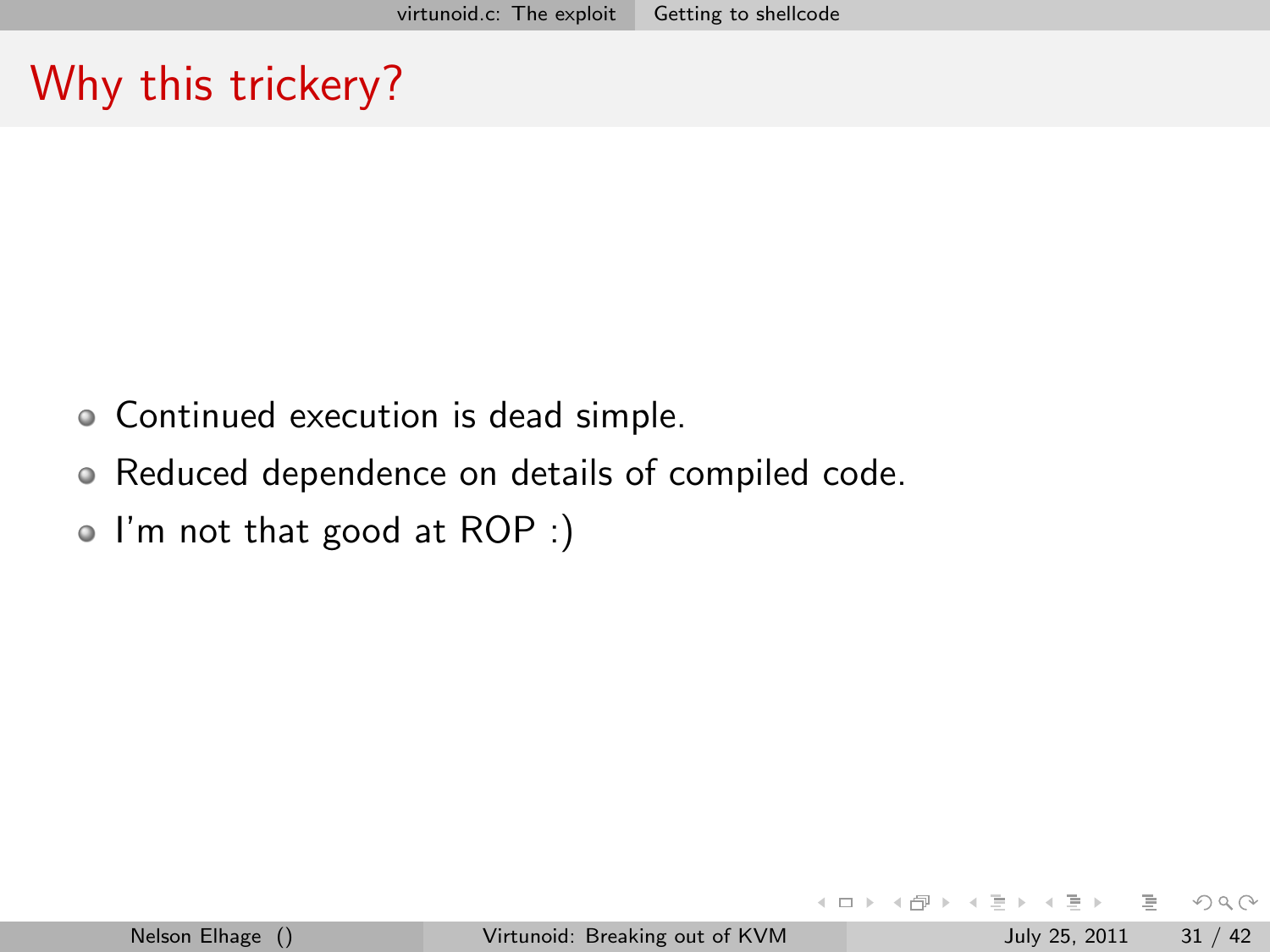### Addresses

- We need at least two addresses
	- The base address of the qemu-kvm binary, to find code addresses.
	- physmem\_base, the address of the physical memory mapping inside qemu-kvm.

 $\leftarrow$   $\Box$   $\rightarrow$ 

<span id="page-31-0"></span> $PQQQ$ 

バタトメモトメモト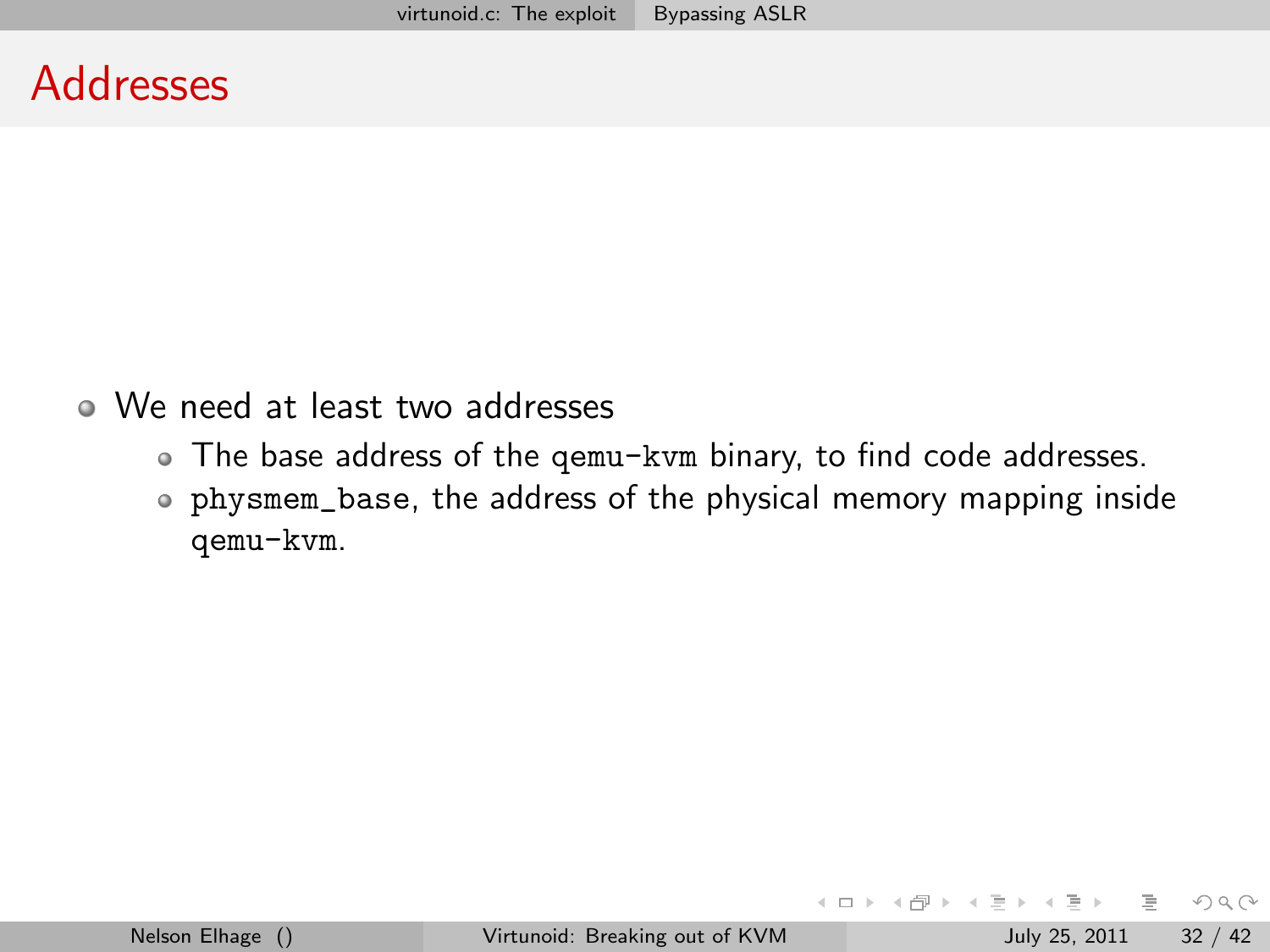# Option A

Find an information leak.

 $E \nabla Q \propto$ 

イロト イ部 トイモト イモト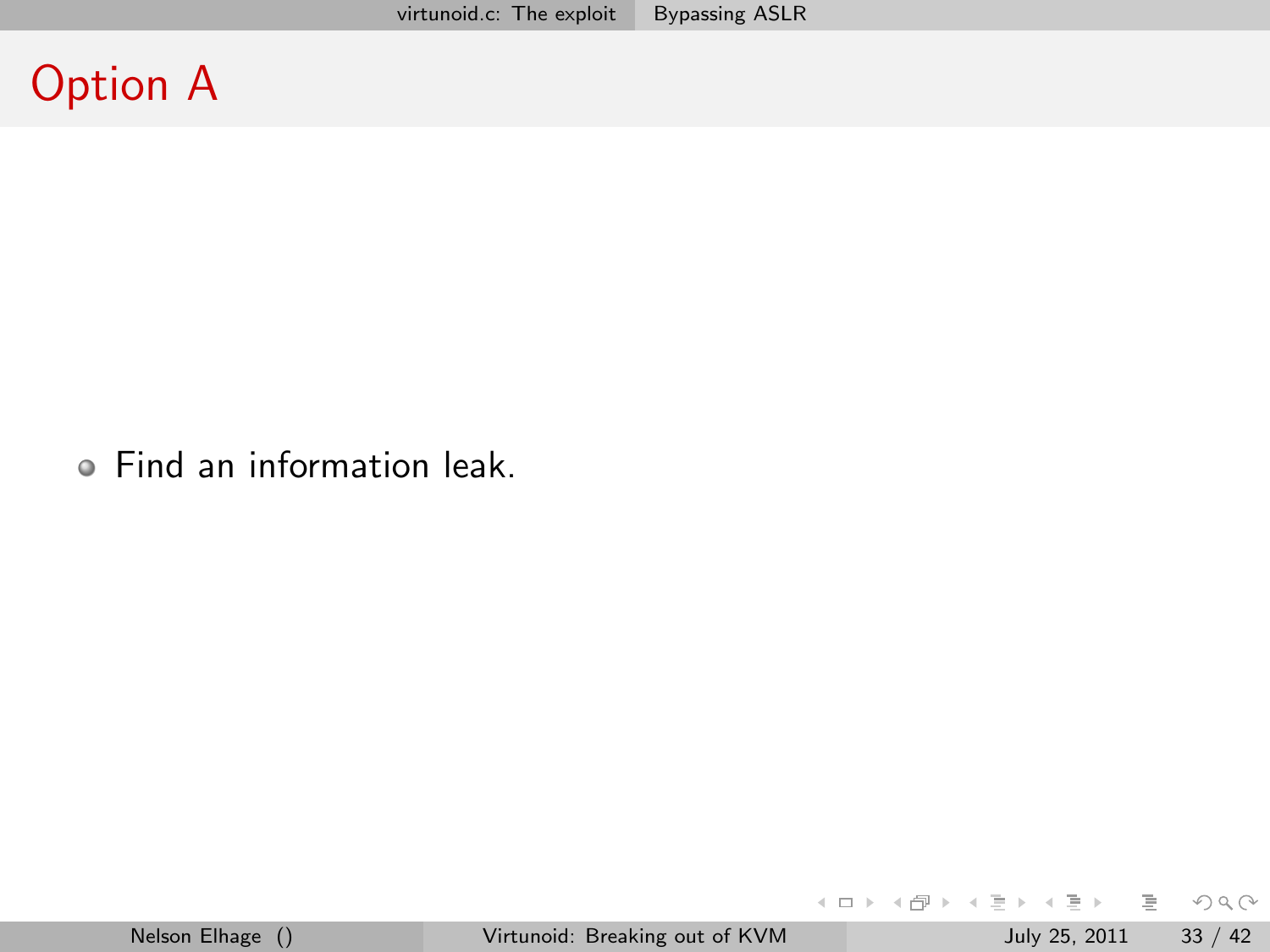### Option B

Assume non-PIE, and be clever.

 $E \nabla Q \propto$ 

イロト イ部 トイヨト イヨト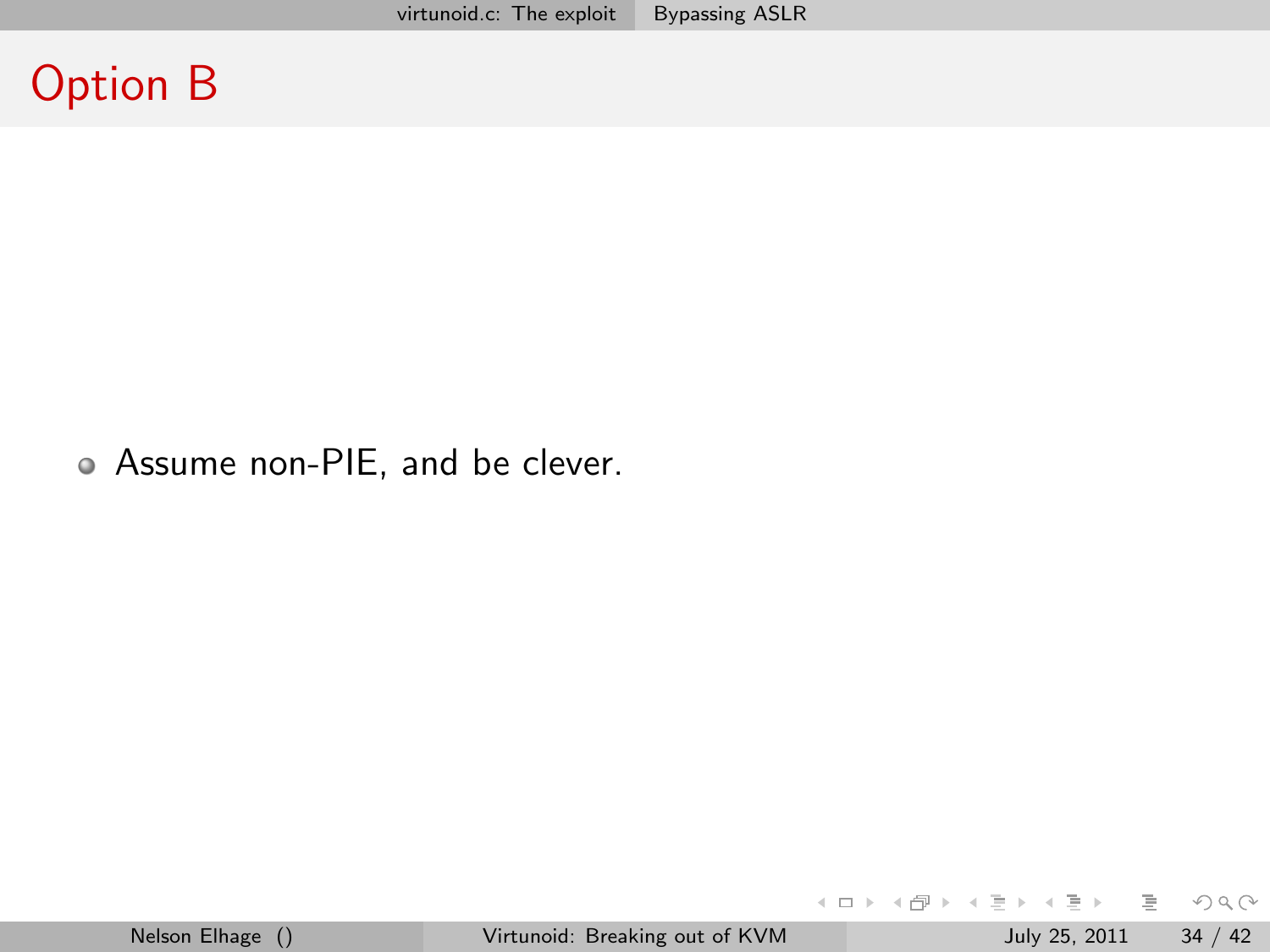### fw\_cfg

- Emulated IO ports 0x510 (address) and 0x511 (data)
- Used to communicate various tables to the qemu BIOS (e820 map, ACPI tables, etc)
- Also provides support for exporting writable tables to the BIOS.
- $\bullet$  However, fw\_cfg\_write doesn't check if the target table is supposed to be writable!

 $OQ$ 

イ何 ト イヨ ト イヨ ト

 $\leftarrow$   $\Box$   $\rightarrow$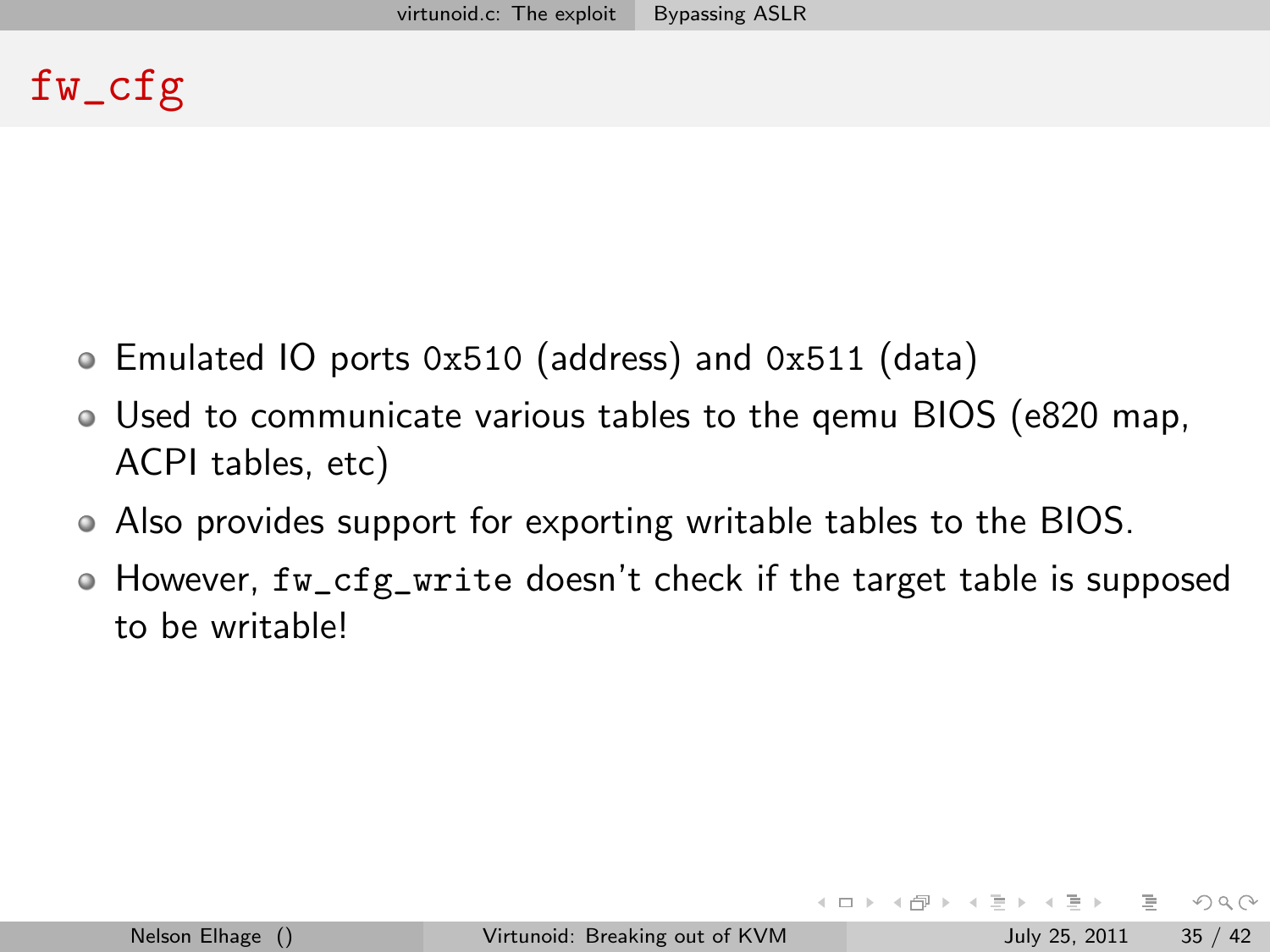### hw/pc.c

. . .

```
static struct e820_table e820_table;
struct hpet fw config hpet \mathsf{cfg} = \{ count = UINT8 MAX\};
```
 $fw_c fg = fw_c f g_i init (BIOS_c CFG_i OPORT, BIOS_c FG_i OPC$ 

fw\_cfg\_add\_bytes(fw\_cfg, FW\_CFG\_E820\_TABLE, (uint8  $size of (struct e820_table)$ ;

 $fw_cfg_a dd_bytes(fw_cfg, FW_cFG_HPET, (uint8_t *)$ &  $size of (struct hpet_fw\_config)$ ;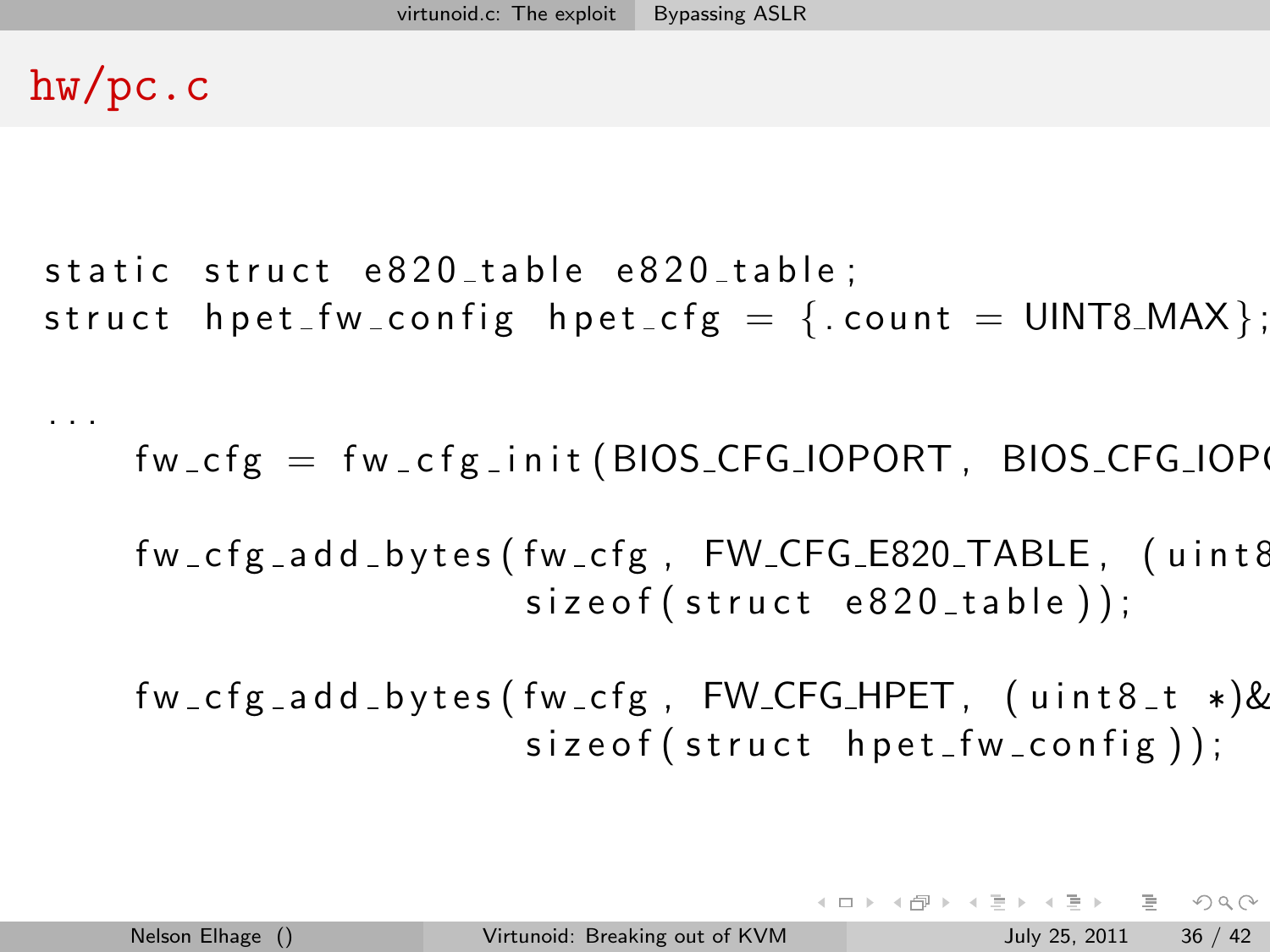### read4 your way to victory

- Net result: nearly 500 writable bytes inside a static variable.
- mprotect needs a page-aligned address, so these aren't suitable for  $\bullet$ our shellcode.
- But, we can construct fake timer chains in this space to build a read4() primitive.
- Use that to find physmem\_base
- Proceed as before.

 $OQ$ 

母 ▶ ヨ ヨ ▶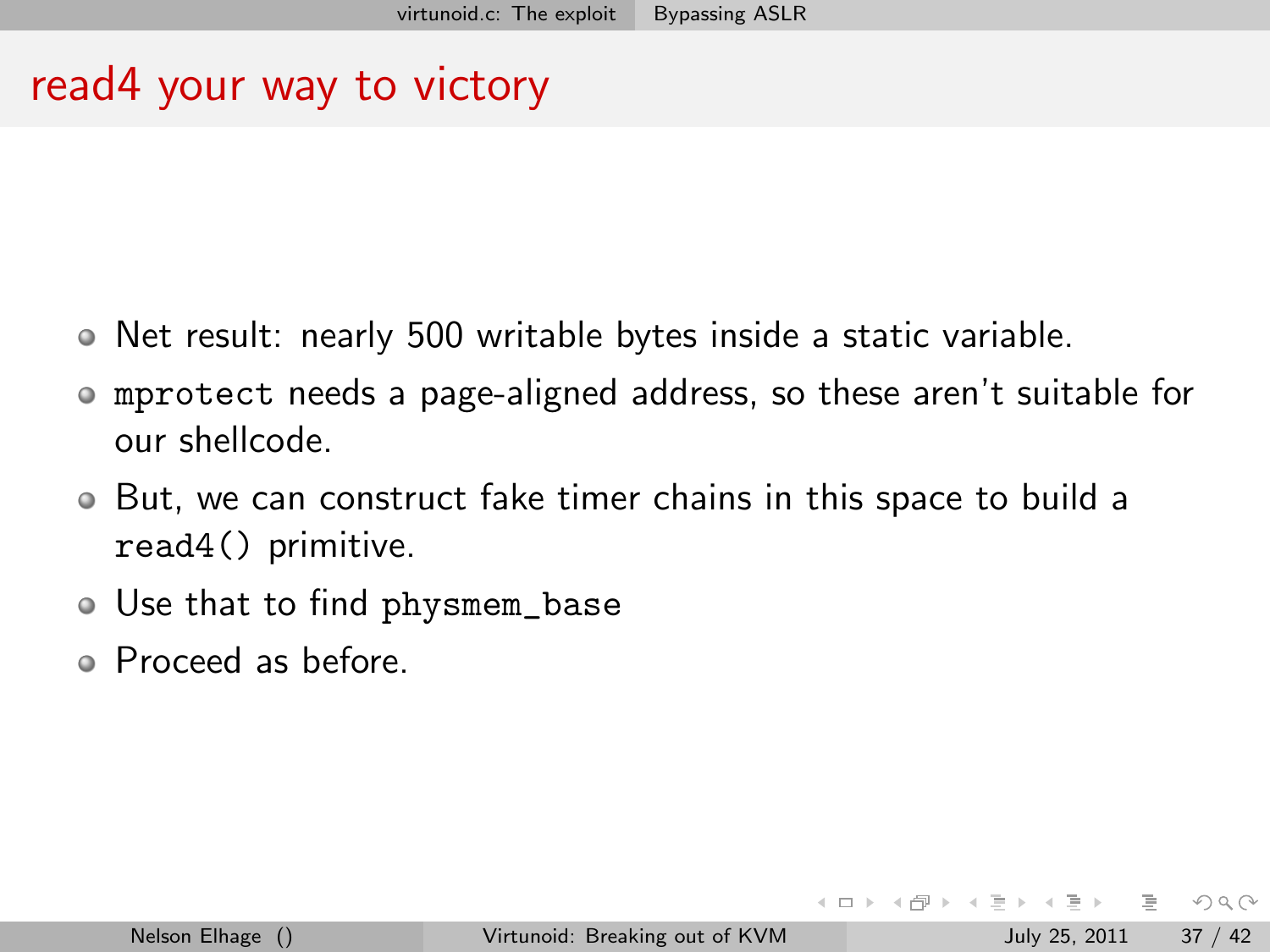# Repeated timer chaining

- $\bullet$  Previously, we ended timer chains with  $\rightarrow$ next = NULL.
- Instead, end them with a timer that calls rtc\_update\_second to reschedule the timer every second.
- $\bullet$  Now we can execute a read4, update structures based on the result, and then hijack the list again.

 $OQ$ 

 $\triangleright$   $\rightarrow$   $\exists$   $\triangleright$   $\rightarrow$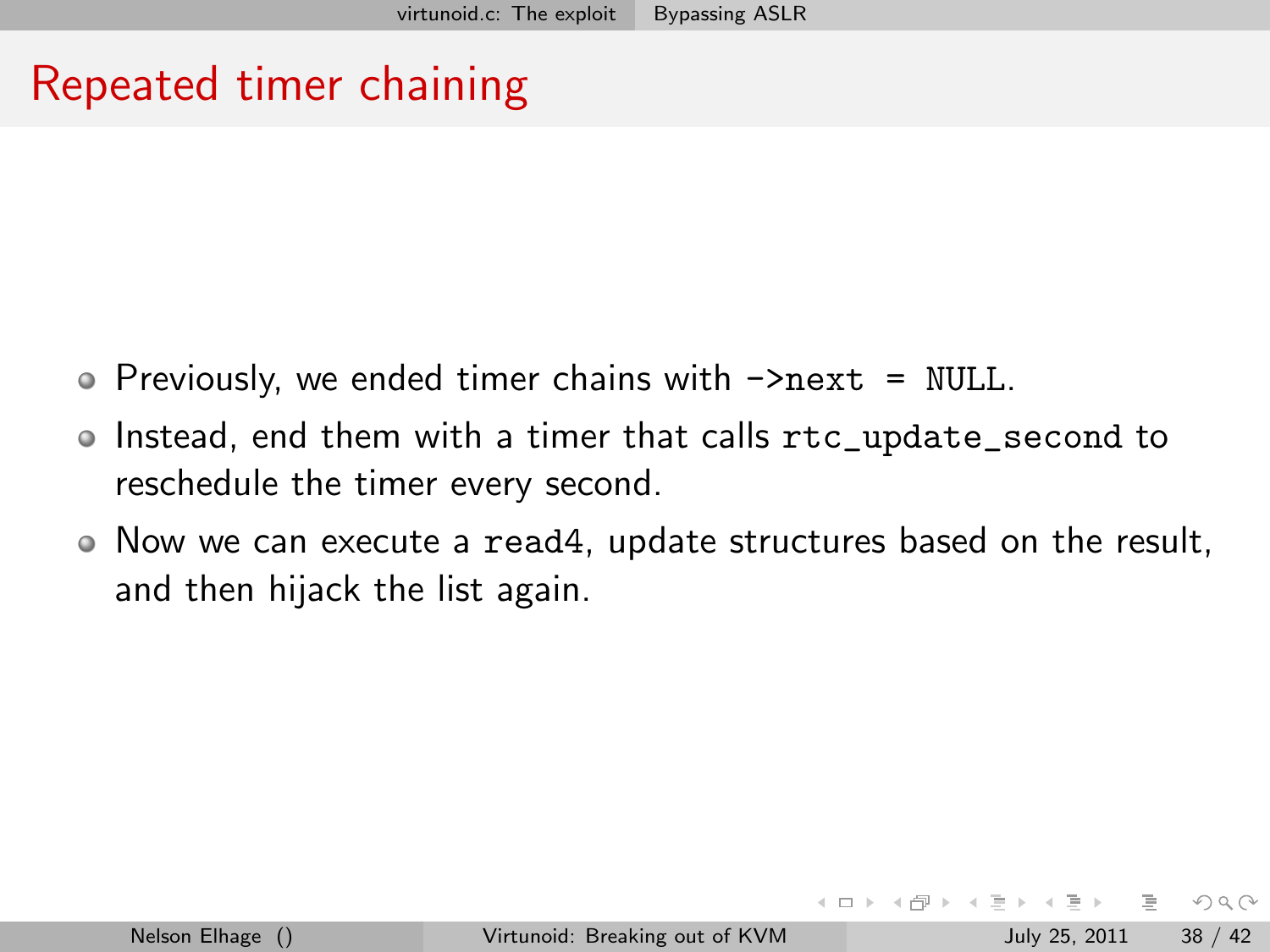# Possible hardening directions

- Sandbox qemu-kvm (work underway well before this talk).
- Build qemu-kvm as PIE.  $\bullet$
- Keep memory in a file in tmpfs and lazily mmap as-needed for DMA?
- XOR-encode key function pointers?  $\bullet$
- More auditing and fuzzing of qemu-kvm!  $\bullet$

<span id="page-38-0"></span> $OQ$ 

母 ▶ ヨ ヨ ▶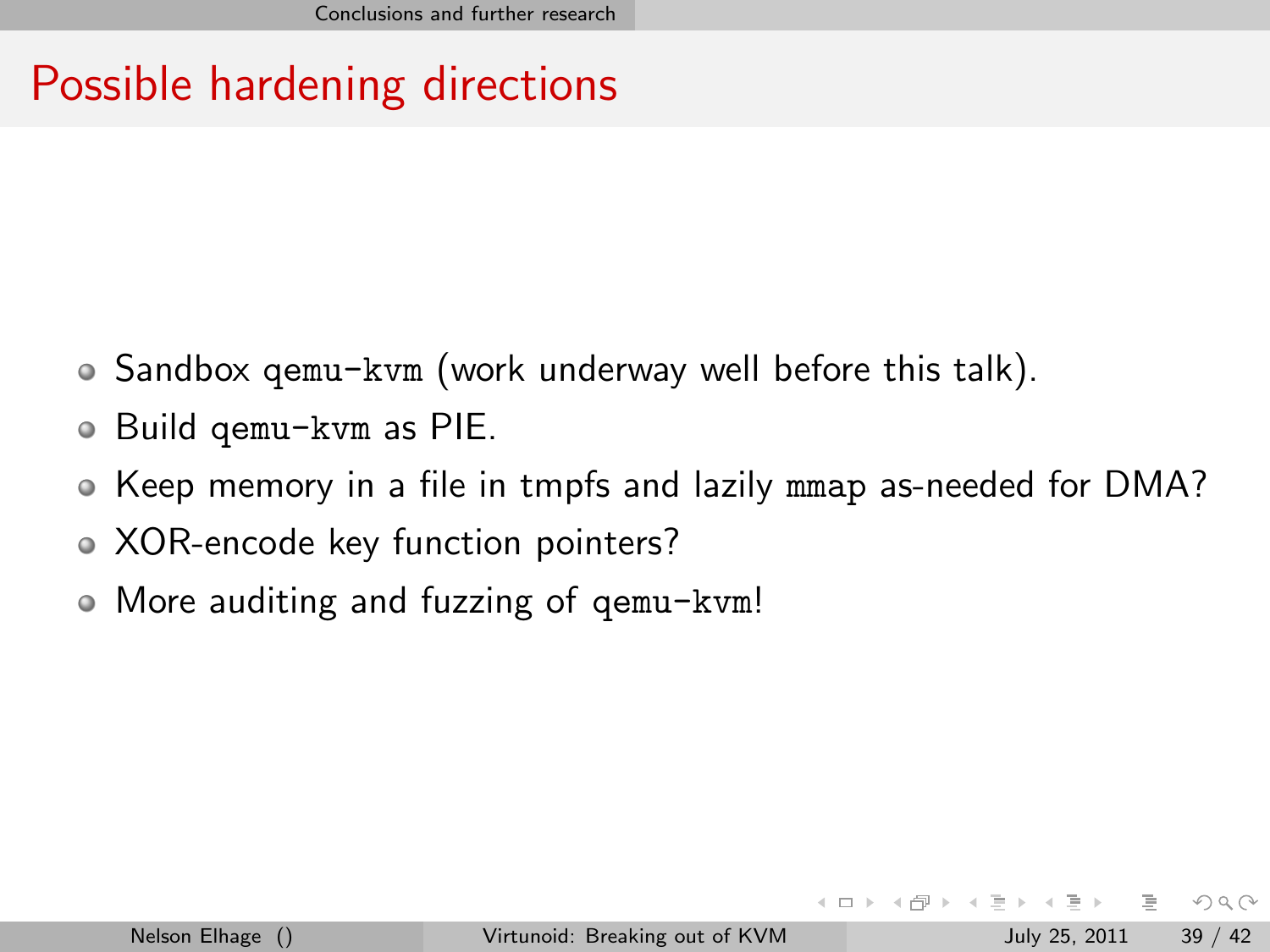### Future research directions

- Fuzzing/auditing kvm.ko (That x86 emulator sketches me)
- Fingerprinting qemu-kvm versions
- Searching for infoleaks (Rosenbugs?)

 $\leftarrow$   $\Box$   $\rightarrow$ 

4 何 ▶ -4 三 ▶

 $OQ$ 

 $\equiv$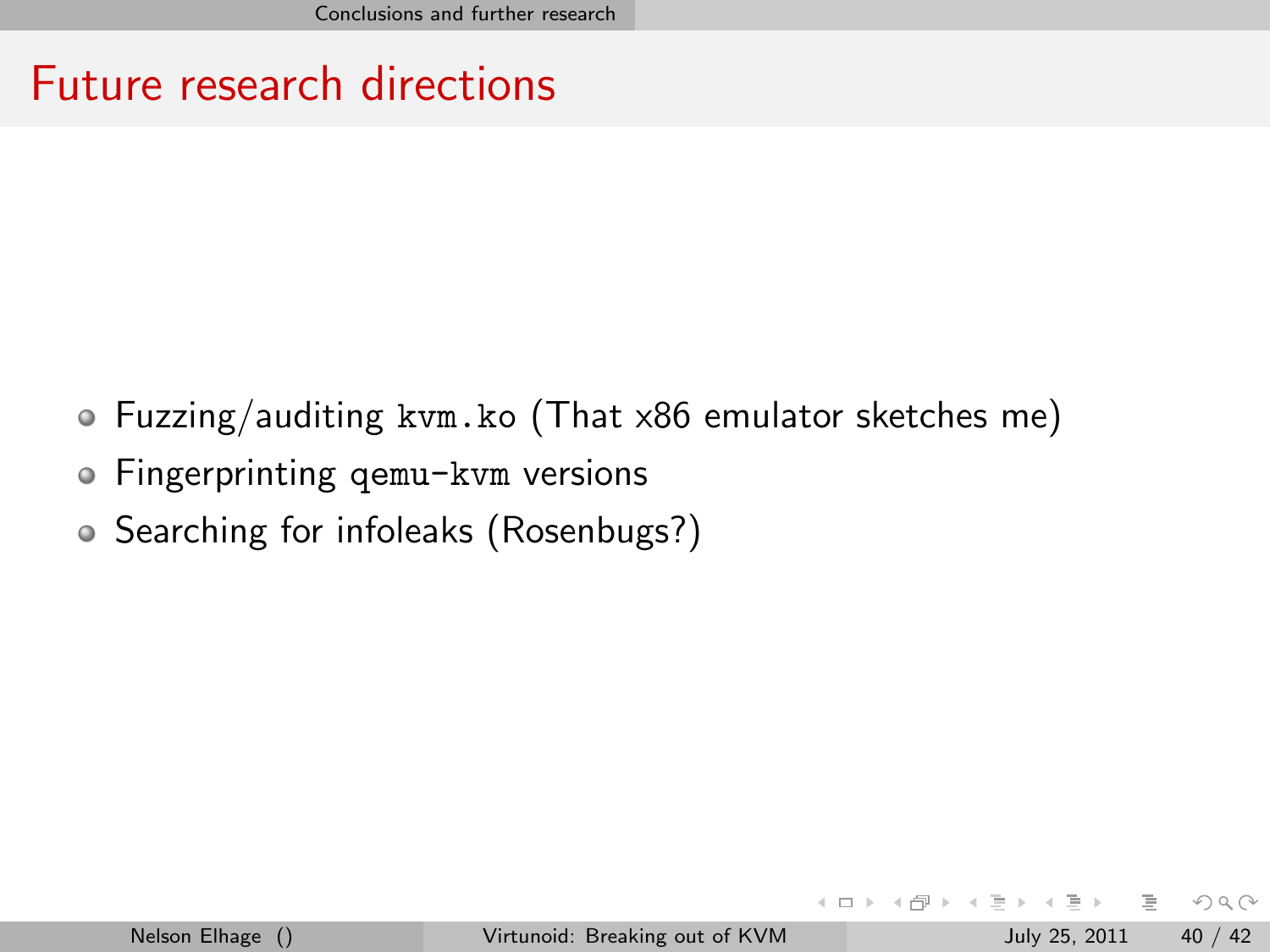#### Demo

### It's demo time

<span id="page-40-0"></span>**K ロ ▶ K 個 ▶ K ミ ▶ K ミ ▶ │ ミ │ め 9,0**